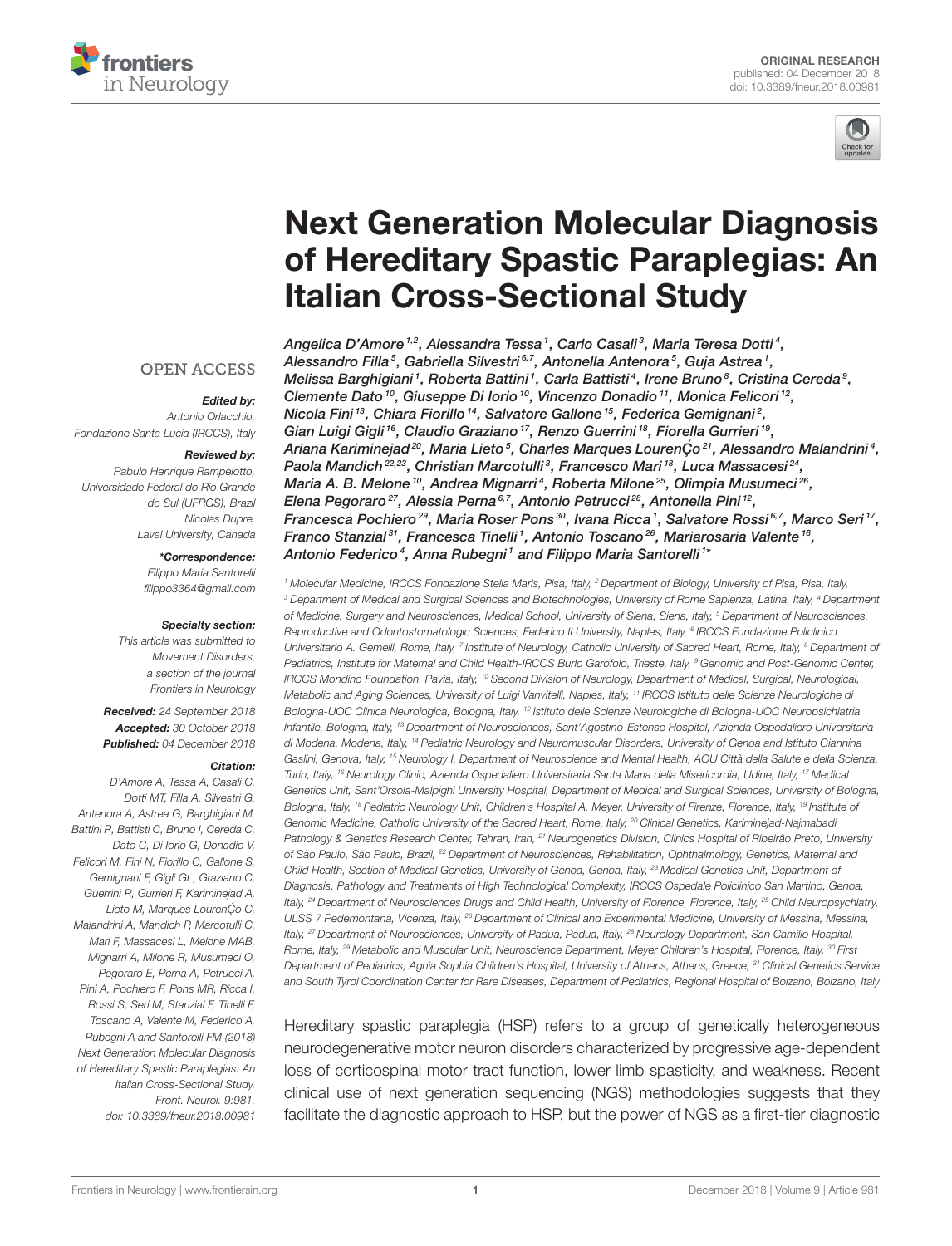procedure is unclear. The larger-than-expected genetic heterogeneity—there are over 80 potential disease-associated genes—and frequent overlap with other clinical conditions affecting the motor system make a molecular diagnosis in HSP cumbersome and time consuming. In a single-center, cross-sectional study, spanning 4 years, 239 subjects with a clinical diagnosis of HSP underwent molecular screening of a large set of genes, using two different customized NGS panels. The latest version of our targeted sequencing panel (SpastiSure3.0) comprises 118 genes known to be associated with HSP. Using an in-house validated bioinformatics pipeline and several in silico tools to predict mutation pathogenicity, we obtained a positive diagnostic yield of 29% (70/239), whereas variants of unknown significance (VUS) were found in 86 patients (36%), and 83 cases remained unsolved. This study is among the largest screenings of consecutive HSP index cases enrolled in real-life clinical-diagnostic settings. Its results corroborate NGS as a modern, first-step procedure for molecular diagnosis of HSP. It also disclosed a significant number of new mutations in ultra-rare genes, expanding the clinical spectrum, and genetic landscape of HSP, at least in Italy.

Keywords: hereditary spastic paraplegia, next generation sequencing, neurogenetics, diagnostic yield, variants of unknown significance

### INTRODUCTION

Hereditary spastic paraplegia (HSP) is a term used to refer to a group of rare (about 1.8 individuals per 100,000) [\(1\)](#page-10-0) genetically heterogeneous neurodegenerative motor neuron disorders characterized by progressive age-dependent loss of corticospinal motor tract function, leading to lower limb spasticity, urinary bladder dysfunction, and weakness. Next generation sequencing (NGS) methods have recently emerged as the best approach for the genetic study of HSP [\(2\)](#page-10-1), having allowed, over the past 4 years, the identification of more than 10 novel causative SPastic Gait (SPG) genes. To date, 85 different spastic gait disease loci, and 79 known causative SPG genes, have been identified [\(3,](#page-10-2) [4\)](#page-10-3).

Although it is relatively easy, in appropriate clinical practice settings, to reach probable or possible clinical diagnoses of HSP, the high levels of genetic heterogeneity and different patterns of inheritance associated with this group of disorders make molecular diagnosis challenging. NGS, with its innovative technology, is a rapid, highthroughput and cost-effective approach for identifying the genetic background of Mendelian disorders. Target resequencing multigene panels (TRPs) represents the most cost-effective approach involving analysis of the coding exons of a restricted number of genes. Additional highthroughput NGS methods are whole exome sequencing (WES), covering the full set of DNA sequences encoding and whole genome sequencing (WGS) representing the most expensive, all-inclusive technique [\(5\)](#page-10-4). However, the true informativeness and diagnostic power of these techniques in clinical settings is often limited due to difficulties in processing the considerable amount of information generated through deep sequencing, as well as imperfect genotype-phenotype correlations.

To ascertain the effective diagnostic power of NGS in a reallife neurogenetic setting, we carried out a cross-sectional study adopting a targeted resequencing gene panel (TRP) method already validated in research studies on HSP [\(6\)](#page-10-5). Although sequencing a whole-exome (or the full genome) provides unparalleled genetic information, we reasoned that panel-based sequencing offers some advantages owing to cost savings and the ease and speed of data interpretation allowing more rapid translation at bedside. The study involved 239 consecutive patients presenting clinical signs of HSP, recruited over the past 4 years (September 2014–August 2018) in tertiary neurological or neuropediatric centers in Italy; blood samples were analyzed at a single center. In reporting the results of this study, we describe different rates of molecular diagnosis in HSP, and discuss the advantages and disadvantages of our strategy as a first- or second-tier approach in the diagnostic workflow of motor neuron disorders, illustrating some unexpected results as well as major limitations.

# MATERIALS AND METHODS

### Patients and Study Design

With the help of the Italian Spastic Paraplegias and Ataxias Network (ITASPAX), we consecutively collected DNA samples from patients with a clinical diagnosis of spastic paraplegia. Each index case underwent a detailed neurological examination, carried out by a neurologist or neuropediatric specialist at the clinical center to which the patient in question had been referred. This examination included application of the Spastic Paraplegia Rating Scale (SPRS) [\(7\)](#page-10-6). Phenotypes were classified as pure HSP or complicated HSP according to the Harding criteria [\(8\)](#page-10-7). Genes universally recognized to be responsible for HSP (**[Table S1](#page-10-8)**) were investigated using a customized NGS TRP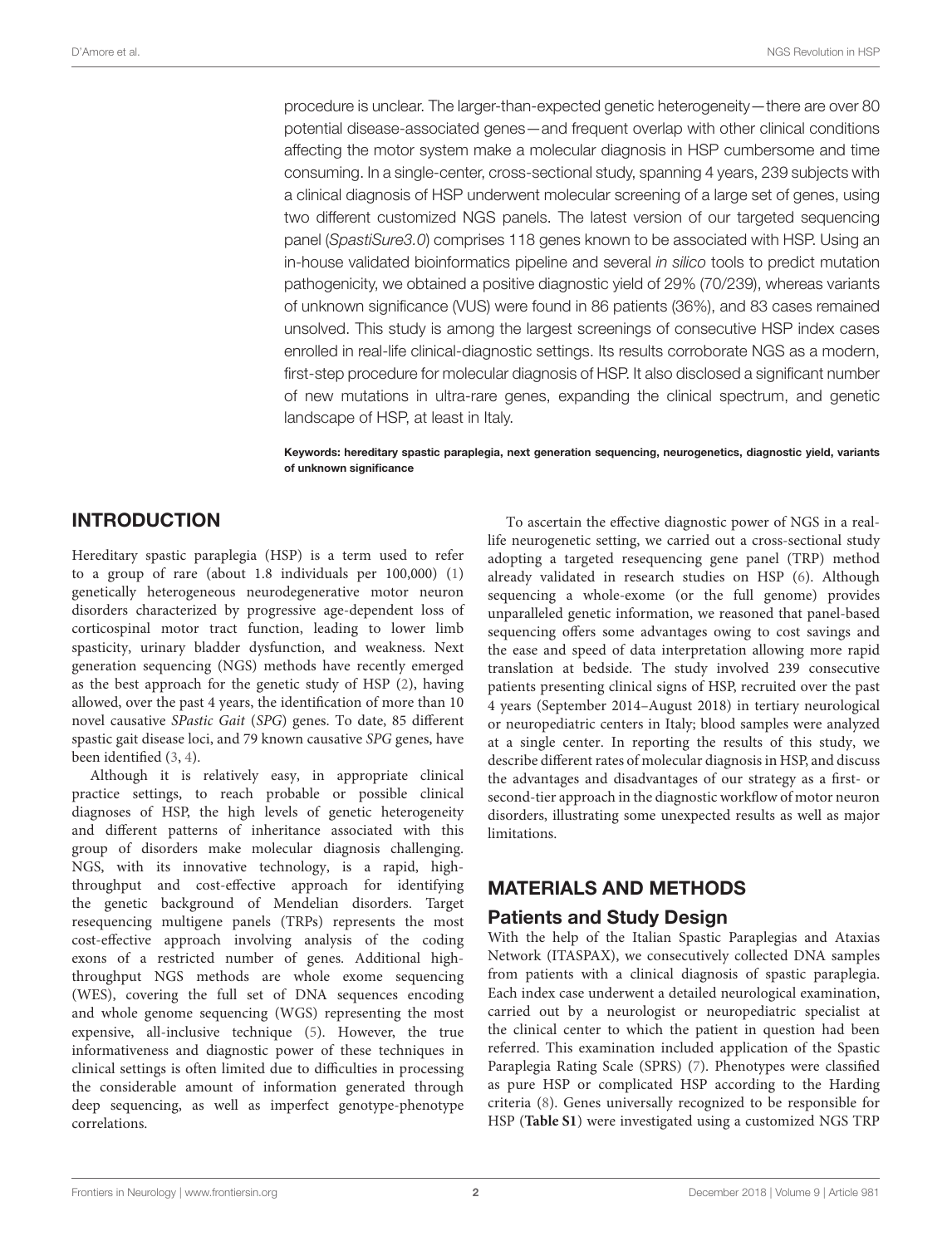strategy described elsewhere [\(6\)](#page-10-5). The recruitment of patients  $(n = 239)$  and collection of blood samples were performed between September 2014 and August 2018. Whenever possible, major clinical and demographic characteristics, presumed age at disease onset, disease duration and disease severity (SPRS) scores were recorded using a common clinical investigation proforma (case report form, CRF); these data were subsequently used for correlations with genes/variants identified in the study. For crosssectional analyses of disease severity, the first documented SPRS score in each proband was selected, whereas all available SPRS scores were included for longitudinal analyses.

# Standard Protocol Approvals, Registrations, and Consent

All the participants, including relatives involved in segregation studies, provided written informed consent in accordance both with Italian National Health System guidelines and with the Declaration of Helsinki. This consent was collected by the various clinical centers belonging to the ITASPAX network. The study was approved by the Tuscany Regional Pediatric Ethics Committee and also by the Ethics in Research Committee of IRCCS Fondazione Stella Maris (Pisa, Italy). Storage/handling of genetic and personal data complied with Italian National Health Institute (ISS) regulations on ethical and biomedical research and with relevant current legislation.

# Targeted Sequencing Workflow and Sequencing Analysis

Genomic DNA was extracted from peripheral venous blood using the MagPurix Blood DNA Extraction Kit 200 designed for the MagPurix DNA Extractor (Zinexts, Taiwan).

A library probe was then prepared according to the manufacturer's instructions (Agilent Technologies, Santa Clara, CA, United States), and the 2200 TapeStation Assay kit (Agilent Technologies) was used to validate and quantify this library preparation. Following the manufacturer's recommendations, two different customized TRPs were designed over the course of this study. One of them, termed Spastoplex, contained 72 genes and was designed using Haloplex technology (Agilent Technologies) for the Illumina Sequencing system (Illumina Inc., San Diego, CA); it was employed as a second-/third-tier test in 91 index cases in whom absence of punctate mutations and gene deletions/duplications in SPAST/SPG4, ATL1/SPG3A, REEP1/SPG31, SPG7, CYP7B1/SPG5, and KIAA1840/SPG11 had already been documented (even by other laboratories) [\(9,](#page-10-9) [10\)](#page-10-10). The other TRP (SpastiSure3.0) was designed using SureSelect QXT technology (Agilent Technologies) [\(11\)](#page-10-11), and contained all 118 genes thus far associated with HSP (latest update 02/18); it was used as first-tier diagnostic approach in the other 148 consecutive index cases (see **[Figure 1](#page-3-0)**). Both TRPs had a mean coverage of 99.66%, ensuring an at least 100X read depth of the targeted regions.

Sequencing was performed on a dedicated platform where 24 samples were run in a single lane of a NextSeq500 system (Illumina), generating 150-bp paired end reads to obtain sequenced clusters passing filter >90% and an average coverage of at least 250X.

## Variant and Bioinformatics Analysis

Raw data (i.e., the generated *fastq* files in each data run) were analyzed using SureCall3.0 software (Agilent) and converted into vcf format. Annotation of variants was performed using the open-source wANNOVAR software [\(wannovar.wglab.org/\)](wannovar.wglab.org/) and the Ingenuity Variant Analysis web-based application (Qiagen, Hilden, Germany) using a standard alignment and calling protocol [see 6]. In view of the high number of alterations identified in each patient, bioinformatic filters were applied to prioritize type of mutation (missense, in/del, stop gain, or stop loss), frequency in public and in in-house polymorphic databases, and annotation as disease-associated variants according to a pipeline already validated in a research setting [\(6\)](#page-10-5). Specifically, variants were filtered in such a way as to exclude low affinity ones (coverage  $\geq$ 30X) and those located in deep intronic or untranslated regions. Synonymous variants were filtered out unless they predicted alterations in exonic splice enhancers. All variants were also filtered to retain only those with minor allele frequency (MAF ≤1% for autosomal recessive and ≤0.2% for autosomal dominant transmission) in the 1000G database [\(http://www.1000genomes.org/,](http://www.1000genomes.org/) last accessed 08/2018), the dbSNP database version 146 [\(http://www.ncbi.nlm.nih.gov/](http://www.ncbi.nlm.nih.gov/SNP/) [SNP/,](http://www.ncbi.nlm.nih.gov/SNP/) accessed 08/ 2018), the ESP6500SI-V2 database [\(evs.gs.](evs.gs.washington.edu/) [washington.edu/,](evs.gs.washington.edu/) 12/2017), and the ExAC 3.0 browser dataset [\(exac.broadinstitute.org,](exac.broadinstitute.org) 08/2018), and also for number of homozygotes as listed in gnomAD [\(gnomad.broadinstitute.org/,](gnomad.broadinstitute.org/) 08/2018), in order to retain those with 0 or 1 homozygotes, or for which this data is not reported. The sole exception to this latter criterion was the c.1529C>T, p.Ala510Val variant in SPG7, which is reported to be pathogenic despite showing a relatively high number of homozygotes ( $n = 2$ , allele frequency 0.002) in the European population (see [gnomad.broadinstitute.](gnomad.broadinstitute.org/variant/16-89613145-C-T) [org/variant/16-89613145-C-T\)](gnomad.broadinstitute.org/variant/16-89613145-C-T).

Variants were classified according to the published guidelines of the American College of Medical Genetics and Genomics [\(12\)](#page-10-12) and pathogenicity was examined in silico using at least the following seven prediction tools: Polyphen2 [\(genetics.bwh.](genetics.bwh.harvard.edu/pph2) [harvard.edu/pph2\)](genetics.bwh.harvard.edu/pph2), SIFT [\(sift.jcvi.org/\)](sift.jcvi.org/), UMD-Predictor [\(umd](umd-predictor.eu)[predictor.eu](umd-predictor.eu) ), VEST missense score [\(https://www.cravat.us\)](https://www.cravat.us), and GERP RS score [\(https://varsome.com/search-results/GERP\)](https://varsome.com/search-results/GERP), which were used to evaluate missense variants, and Human Splicing Finder v3.1 [\(www.umd.be/H](www.umd.be/)SF3) and BDGP: Splice Site Prediction by Neural Network [\(www.fruitfly.org/seq\\_tools/](www.fruitfly.org/seq_tools/splice.html) [splice.html\)](www.fruitfly.org/seq_tools/splice.html), which were used to investigate those variants that could affect splicing. We retained missense variants that were predicted to be damaging by at least 4 of 5 tools, providing they respected our filters. Presence of the specific variant in the Human Genome Mutation Database (HGMD, [www.hgmd.cf.ac.](www.hgmd.cf.ac.uk/) [uk/\)](www.hgmd.cf.ac.uk/) was not considered a mandatory criterion for attributing pathogenic significance.

### String Network

In each patient, variants of unknown significance (VUS) associated with clear pathogenic changes were further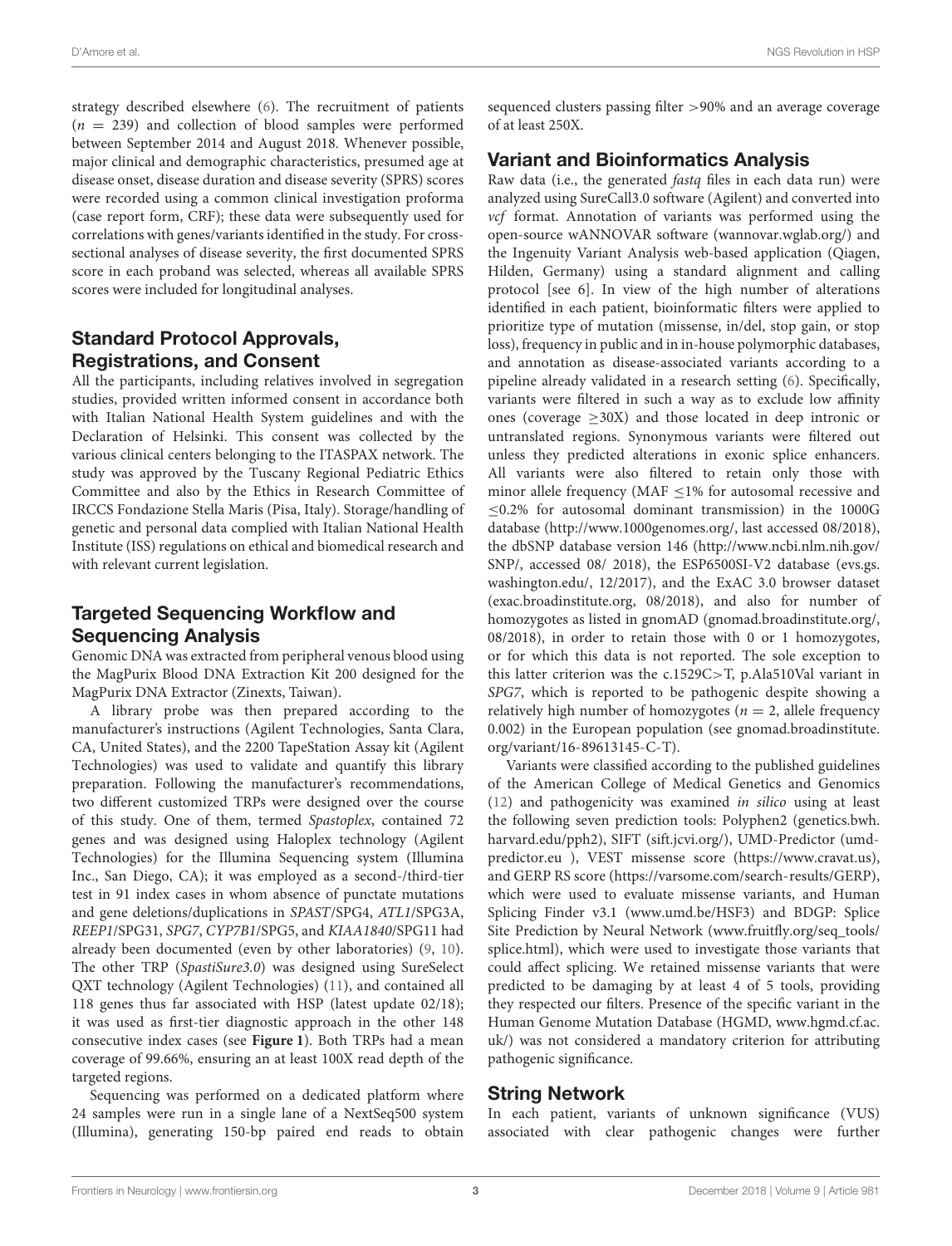

<span id="page-3-0"></span>investigated using STRING [\(https://string-db.org\)](https://string-db.org) in order to highlight possible functional protein-protein interactions.

# Confirmation of Variants

Putatively deleterious variants were validated by PCR-based standard capillary Sanger sequencing, both in probands and in relatives available for segregation studies, also to determine whether the mutations were inherited or occurred de novo. Segregation analyses contributed to the definition of pathogenic variants. Indeed, whenever more than one change had been prioritized in the index case, study of affected  $(n = 113)$ individuals) and unaffected relatives ( $n = 124$ ) helped us to determine which variants were more likely to be disease causative.

# MLPA Testing

Multiplex ligation-dependent probe amplification (MLPA) was always performed to detect gene deletions/duplications in SPAST/SPG4 [\(13,](#page-11-0) [14\)](#page-11-1), and in cases that also presented a single mutation in a relatively frequent recessive gene (SPG7, SACS or KIAA1840/SPG11), in order to detect possible second mutations. We used the commercially available Salsa Kits P165-C2 (for SPAST/SPG4 and ATL1/SPG3A), P213-B2 (for REEP1/SPG31 and SPG7), P306-B1 (for KIAA1840/SPG11), and P441-A1 (for SACS), according to the manufacturer's instructions (MRC-Holland, Amsterdam). MLPA results were analyzed using Coffalyser v.140721.1958 software (MRC-Holland, Amsterdam).

# RESULTS

# Clinical Findings

Over a 4-year period, we collected 476 samples: 239 from index patients (median age at latest examination 35 years, range 1–82 years), and 237 from patients' affected or unaffected relatives. The average age at disease onset in the entire group of investigated patients was 18 years  $\pm$  18.7 (SD), and the vast majority of the cases were Italians with Italian parents. Around half of the cases were men (131/239, 55%) and 72% were adults  $(>16$  years).

Predictably pathogenic mutations were identified in 70 index patients (34 men and 36 women), whose clinical information is summarized in **[Table 1](#page-4-0)**. Of these patients, assigned a positive molecular diagnosis, 23% showed a dominant pattern of inheritance and 27% clear recessive inheritance; the largest proportion (44%) comprised apparently sporadic patients, while X-linked forms accounted for the smallest proportion (6%, 4 patients). Complex forms were more frequent than pure HSP (65 vs. 35%) and they were more common among sporadic or autosomal recessive (AR) HSP cases, as also reported by others [\(3\)](#page-10-2).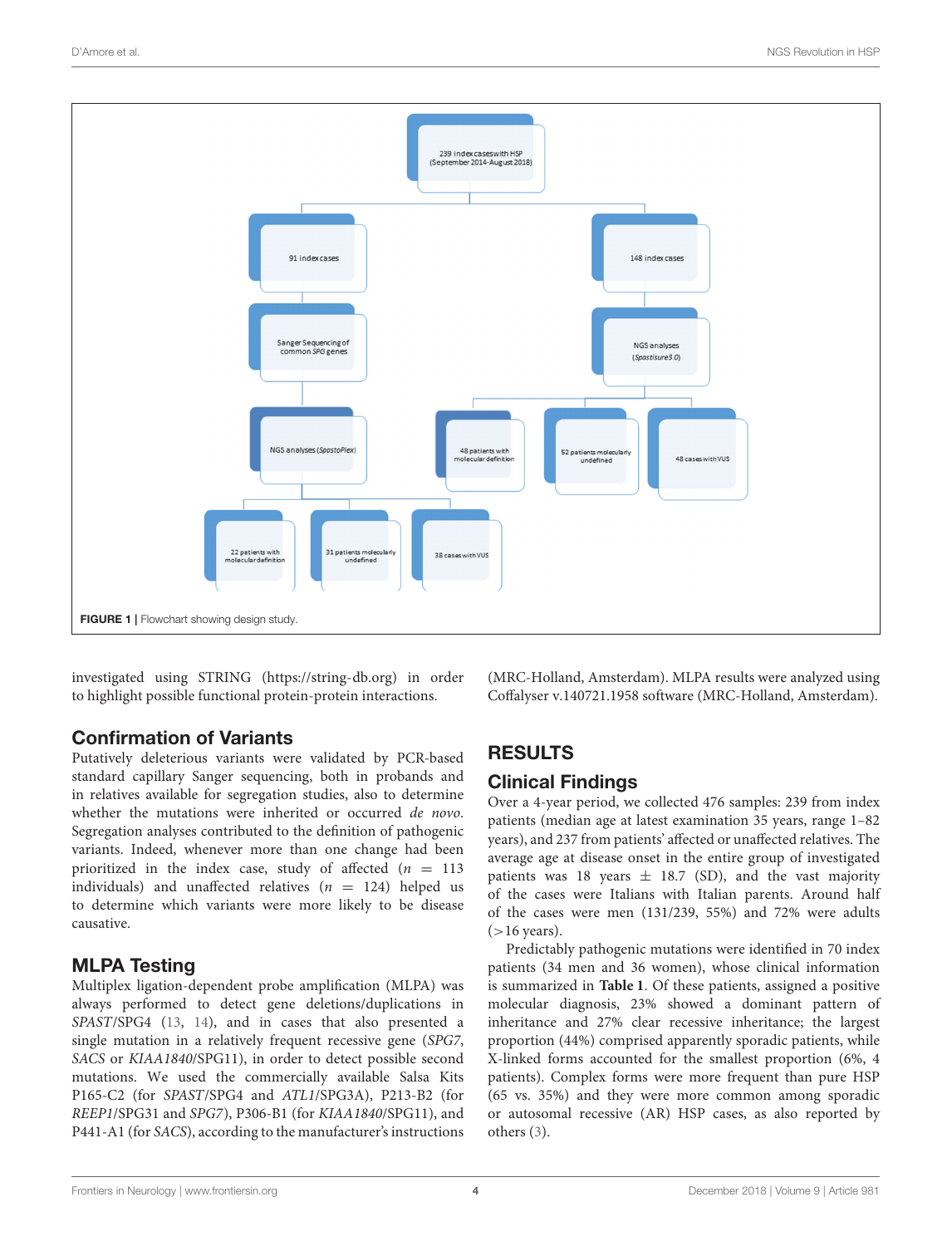<span id="page-4-0"></span>

|  |  |  | <b>TABLE 1</b>   Clinical features in patients with molecular diagnostic confirmation. |
|--|--|--|----------------------------------------------------------------------------------------|
|  |  |  |                                                                                        |

| M/F                                | 34/36                |
|------------------------------------|----------------------|
| Familial/sporadic                  | 39/31                |
| Dominant/recessive/X-linked        | 16/19/4              |
| Age at onset, y, mean $\pm$ SD (n) | $17.5 \pm 18.7$ (56) |
| Duration, mean $\pm$ SD (n)        | $20.3 \pm 1.2$ (59)  |
| Disability, mean $\pm$ SD (n)      | $2.4 \pm 1.6$ (63)   |
| SPRS, average score (n)            | 18.5(48)             |
| <b>DISABILITY</b>                  |                      |
| Stick use                          | 62.9%                |
| Wheelchair use                     | 28.5%                |
| <b>UPPER LIMB</b>                  |                      |
| Hypertonia                         | 25.5%                |
| Hyperreflexia                      | 24.5%                |
| <b>LOWER LIMB</b>                  |                      |
| Abnormal vibration sense           | 68.2%                |
| Amyotrophy                         | 9.5%                 |
| Pes cavus                          | 26.9%                |
| <b>Bilateral clonus</b>            | 71.4%                |
| Urinary dysfunction                | 61.7%                |
| <b>ABNORMAL MEP</b>                |                      |
| Lower limbs                        | 73.2%                |
| Upper limbs                        | 55.5%                |
| <b>BRAIN IMAGING FEATURES</b>      |                      |
| MRI abnormalities                  | 68%                  |
| Cerebellar atrophy                 | 22%                  |
| Hyperintense WM                    | 12%                  |
| Thin corpus callosum               | 9%                   |
|                                    |                      |

SPRS, Spastic Paraplegia Rating Scale; WM, white matter.

The patients with a conclusive diagnosis had an average age at disease onset of 17.5 years  $\pm$  18.7 (SD) years with a disease duration of 20.3 (1.2) years at first examination. The time to diagnosis was calculated as the months between the appearance of the first medical sign requiring neurological evaluation and molecular diagnostic confirmation. This time could be ascertained with certainty in only 28 patients, all of whom underwent SpastiSure3.0 analysis, and it was, on average, 25.4 months (range: 5.2–37.8).

The clinical presentation of HSP was found to be heterogeneous. Whilst lower limb spasticity was detected in almost all the patients with a clear molecular diagnosis of HSP, brisk reflexes were found in 75%, and bilateral clonus in about 70%. Sensory and cerebellar ataxias were rarely observed (33%), whereas deep sensation was impaired in 68%. Neurophysiological investigations were significantly impaired in 75% of the cases and urinary sphincter disturbances were recorded in about 62%. Abnormal brain MRI findings were seen in 49% of the 70 molecularly defined cases, mostly consisting of cerebellar atrophy or thinning of the corpus callosum, or both. Spine MRI abnormalities were documented in 15% of the index cases. Behavioral abnormalities, including panic disorder, major depression, substance abuse and attention deficit hyperactivity disorder, were observed in five cases. Other co-morbidities included cluster headache ( $n = 2$ ), optic atrophy ( $n = 1$ ), lower motor neuron disease ( $n = 3$ ), early ovarian failure ( $n = 3$ ), myoclonic seizures ( $n = 2$ ), and grand mal seizures ( $n = 1$ ). Disease severity was ascertained on the basis of disability scores (where  $1 =$  normal,  $2 =$  walks but cannot run,  $3 =$  walks with aids,  $4 =$  wheelchair bound), and corresponded to an average score of 2.6, with less than one third of the patients found to be wheelchair bound at the time of the study. Disease severity, also expressed as the mean SPRS score, was 18.5/52 points (data available for 48 cases), whereas the cross-sectional progression rate, obtained by dividing the SPRS score by the disease duration in each individual, was on average 0.92 SPRS points per year (data available for 42 patients). Segregation analyses in families documented intrafamilial variability in terms of age at disease onset, clinical features and disease progression, as already illustrated by us and others [\(15](#page-11-2)[–17\)](#page-11-3).

#### Molecular Findings

In this study, the known HSP-related SPG genes were analyzed, using a validated NGS TRP strategy, in a large cohort of patients. Over 95% of the bases in targeted regions showed an excellent quality value ( $QC > 30$ ) and  $>99\%$  coverage of the targeted region with a read depth of at least 100X.

Spastoplex was applied as a second- or third-line investigation in 91 index patients for molecular confirmation of HSP, whereas 148 patients underwent TRP analysis, with SpastiSure3.0, immediately, as a first-tier approach. Bioinformatic filtering and allele frequencies in public and internal databases were used to prioritize variant types. It was felt that critical, multicenter re-evaluation of clinical presentation, age at disease onset, and segregation in the families might help to establish whether variants could be annotated as disease associated. On the basis of such re-evaluation, and annotation of variants and their confirmation by Sanger sequencing, 85 known or probable pathogenic variants (12 homozygous and 73 heterozygous) were identified in a total of 70 cases, corresponding to a global positive diagnostic yield of 29% (**[Table 2](#page-5-0)**). VUS were found in 86/239 patients (36% of the full cohort) and the majority of these were detected with the first TRP approach. Once we had adopted a more stringent bioinformatic filters than those described before by us and others [\(6\)](#page-10-5), 83 patients (35% of the full cohort) were still without a molecular diagnosis (**[Figure 2](#page-7-0)**) at the end of our study.

Overall, loss-of-function mutations accounted for 43% and missense mutations for 57% of the variants detected (**[Figure 3](#page-7-1)**). Only four mutations causing a premature stop codon were identified, whereas no large deletions/duplications were detected. As regards the patterns of inheritance among the diagnosed patients, 54% (38/70) had a documented autosomal dominant (AD) pattern of transmission, while 40% (28/70) presented either AR HSP or were sporadic cases in which AR inheritance had not previously been demonstrated. The remaining four cases had X-linked HSP (**[Figure 4](#page-7-2)**).

Eight patients harbored mutations in SPAST (8/38), which appeared to be the most common mutated AD gene identified in our study. Other mutated AD genes were considerably rarer. In our cohort, about half of the mutations in AR HSP genes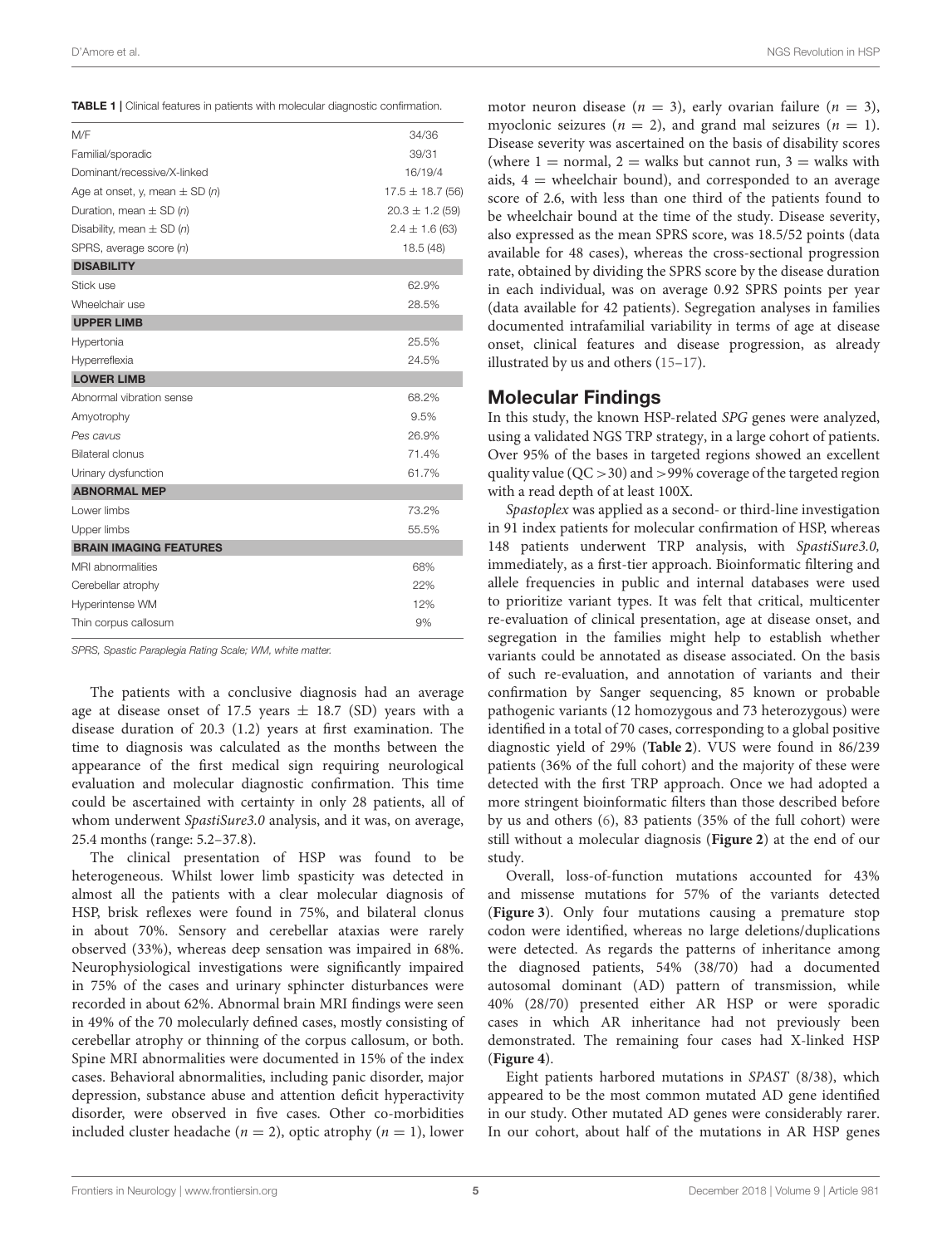#### <span id="page-5-0"></span>TABLE 2 | List of mutations in 70 patients with confirmed diagnosis.

|                  |                    | Coding       |                                               |              | Protein              |                          |            |
|------------------|--------------------|--------------|-----------------------------------------------|--------------|----------------------|--------------------------|------------|
| Index<br>case    | Gene               | NM_RefSeq    | <b>cDNA</b>                                   | NP_Ref       | Protein              | <b>Allelic frequency</b> | References |
| Pt1              | CYP2U1             | NM_183075    | c.1168C $>$ T (hom)                           | NP_898898    | p. Arg390Ter         | 1.219e-5                 | (18)       |
| Pt <sub>2</sub>  | CPT1C              | NM_001199752 | $c.2133 + 1G > A$ (het)                       | NP_001186681 | $\sqrt{2}$           | 9.018e-6                 | This work  |
| Pt3              | CYP7B1             | NM_004820    | c.338insT (hom)                               | NP_004811    | p.Phe114fsTer3       | $\sqrt{2}$               | This work  |
| Pt4              | DDHD1              | NM_001160148 | c.1429C $>$ T (hom)                           | NP_001153620 | p.Arg477Ter          |                          | (19)       |
| Pt5              | OPA <sub>1</sub>   | NM_130836    | c.1180 $G > A$ (hom)                          | NP_570849    | p.Ala394Thr          | 3.253e-5                 | (20)       |
| Pt6              | FA2H               | NM_024306    | c.1051A $>$ G (het)                           | NP_077282    | p.Ser351Gly          | $\sqrt{2}$               | (21)       |
| Pt6              | FA2H               | NM_024306    | $c.805C > T$ (het)                            | NP_077282    | p.Arg269Cys          |                          | (21)       |
| Pt7              | CYP7B1             | NM_004820    | c.440_443delGCAAinsC<br>(hom)                 | NP_004811    | p.Gly147Aladel148Lys |                          | This work  |
| Pt8              | KIF1A              | NM_001244008 | $c.167A > G$ (het)                            | NP_001230937 | p.Tyr56Ser           | $\sqrt{2}$               | This work  |
| Pt9              | KIF1C              | NM_006612    | c.1046G $>$ A (het)                           | NP_006603    | p.Arg349His          | 1.082e-5                 | This work  |
| Pt <sub>10</sub> | PLP1               | NM_001128834 | $c.210T > G$ (het)                            | NP_001122306 | p.Tyr70Ter           | $\sqrt{2}$               | (22)       |
| Pt11             | FA2H               | NM_024306    | $c.103G > T$ (het)                            | NP_077282    | p.Asp35Tyr           | 1,22e-8                  | (23)       |
| Pt11             | FA2H               | NM_024306    | c.193C $>$ T (het)                            | NP_077282    | p.Pro65Ser           | $\sqrt{2}$               | (21)       |
| Pt12             | SPG11              | NM_025137    | c.2833A $>$ G (het)                           | NP_079413    | p.Arg945Gly          | 3,12e-8                  | (24)       |
| Pt12             | SPG11              | NM_025137    | c.128delC (het)                               | NP_079413    | p.Ser43fsTer15       | $\sqrt{2}$               | This work  |
| Pt13             | CYP7B1             | NM_004820    | c.1108C $>$ G (het)                           | NP_004811    | p.Arg370Gly          |                          | This work  |
| Pt13             | CYP7B1             | NM_004820    | $c.887A > G$ (het)                            | NP_004811    | p.Asn296Thr          |                          | This work  |
| Pt14             | DDHD <sub>2</sub>  | NM 015214    | c.1978 $G > C$ (hom)                          | NP_056029    | p.Asp660His          | 6.493e-5                 | (25)       |
| Pt15             | CYP2U1             | NM_183075    | $c.343G > A$ (het)                            | NP_898898    | p.Gly115Ser          | 6.625e-6                 | This work  |
| Pt15             | CYP2U1             | NM_183075    | $c.1151G > T$ (het)                           | NP_898898    | p.Arg384lle          | 0.002300                 | This work  |
| Pt16             | DDHD <sub>2</sub>  | NM_015214    | c.759delT (hom)                               | NP 056029    | р.<br>Phe253fsTer13  | $\overline{1}$           | This work  |
| Pt17             | SPG7               | NM_003119    | $c.1A > T$ (het)                              | NP_003110    | p.Metarg391Leu       | 1.146e-5                 | (26)       |
| Pt18             | FA2H               | NM_024306    | c.340_363del (het)                            | NP_077282    |                      |                          | (21)       |
| Pt18             | FA2H               | NM_024306    | c.1055 $C > T$ (het)                          | NP_077282    | p.Thr352lle          |                          | (21)       |
| Pt19             | KIF1A              | NM_001244008 | $c.760C > T$ (het)                            | NP_001230937 | p.Arg254Trp          |                          | (27)       |
| Pt20             | KIF1A              | NM_001244008 | c.1048C $>$ T (het)                           | NP_001230937 | p.Arg350Trp          |                          | This work  |
| Pt21             | WASHC5             | NM_014846    | c.2504+1G>A (het)                             | NP_055661    |                      |                          | This work  |
| Pt22             | <b>SPAST</b>       | NM_014946    | c.1625A $>$ G (het)                           | NP_055761    | p.Asp542Gly          | 0.0004141                | (28)       |
| Pt <sub>23</sub> | CPT1C              | NM_001199752 | $c.1802C > T$ (het)                           | NP_001186681 | p.Thr601Met          | 1.219e-5                 | This work  |
| Pt24             | TRPV4              | NM_021625    | c.1981 $C > T$ (het)                          | NP_067638    | p.Arg661Cys          | 2.031e-5                 | This work  |
| Pt25             | ERLIN2             | NM_007175    | c.187 $C > A$ , (het)                         | NP_009106    | p.Q63K               |                          | This work  |
| Pt26             | WASHC5             | NM_014846    | c.1924A $>$ G (het)                           | NP_055661    | p.lle642Val          |                          | This work  |
| Pt27             | KIF1A              | NM_001244008 | c. 4927G>A (het)                              | NP_001230937 | p.Asp1643Asn         | 0.0003241                | This work  |
| Pt27             | KIF1A              | NM_001244008 | c.155 $T>C$ (het)                             | NP_001230937 | p.Phe52Ser           |                          | This work  |
| Pt28             | SPAST              | NM_014946    | $c.1245 + 4$ 1245<br>+12delAGTGCTCTG<br>(het) | NP_055761    |                      | $\sqrt{2}$               | This work  |
| Pt29             | SPG7               | NM_003119    | c.850 851delTTinsC<br>(hom)                   | NP_003110    | p.Phe284ProfsTer46   |                          | (26)       |
| Pt30             | CAPN1              | NM_001198868 | c.618_619delAG (hom)                          | NP_001185797 | p.G208fsTer7         | 0,000005                 | This work  |
| Pt31             | IFIH1              | NM_022168    | $c.1524 + 1G > T$ (het)                       | NP_071451    |                      |                          | This work  |
| Pt32             | SPG7               | NM_003119    | $c.1013G > T$ (het)                           | NP_003110    | p.Gly338Val          | $\prime$                 | This work  |
| Pt33             | SETX               | NM_001351527 | $c.6122T > C$ (het)                           | NP_001338456 | p.lle2041Thr         | 0.0001383                | This work  |
| Pt34             | SPG11              | NM_025137    | c.1203delA (het)                              | NP_079413    | p.Lys401fsTer15      | $\overline{1}$           | This work  |
| Pt34             | SPG11              | NM_025137    | $c.6754 + 5G > A$ (het)                       | NP_079413    |                      |                          | This work  |
| Pt35             | L <sub>1</sub> CAM | NM_000425    | $c.3628G > C$ (hom)                           | NP_000416    | p.Asp1210His         | 5.653e-6                 | This work  |
| Pt36             | <b>SPAST</b>       | NM_014946    | c.323_328delTGCCGG<br>(het)                   | NP_055761    | p.V108_109del        |                          | This work  |
| Pt37             | SPAST              | NM_014946    | c.1496G $>$ A (het)                           | NP_055761    | p.Arg499His          | $\overline{1}$           | (29)       |

(Continued)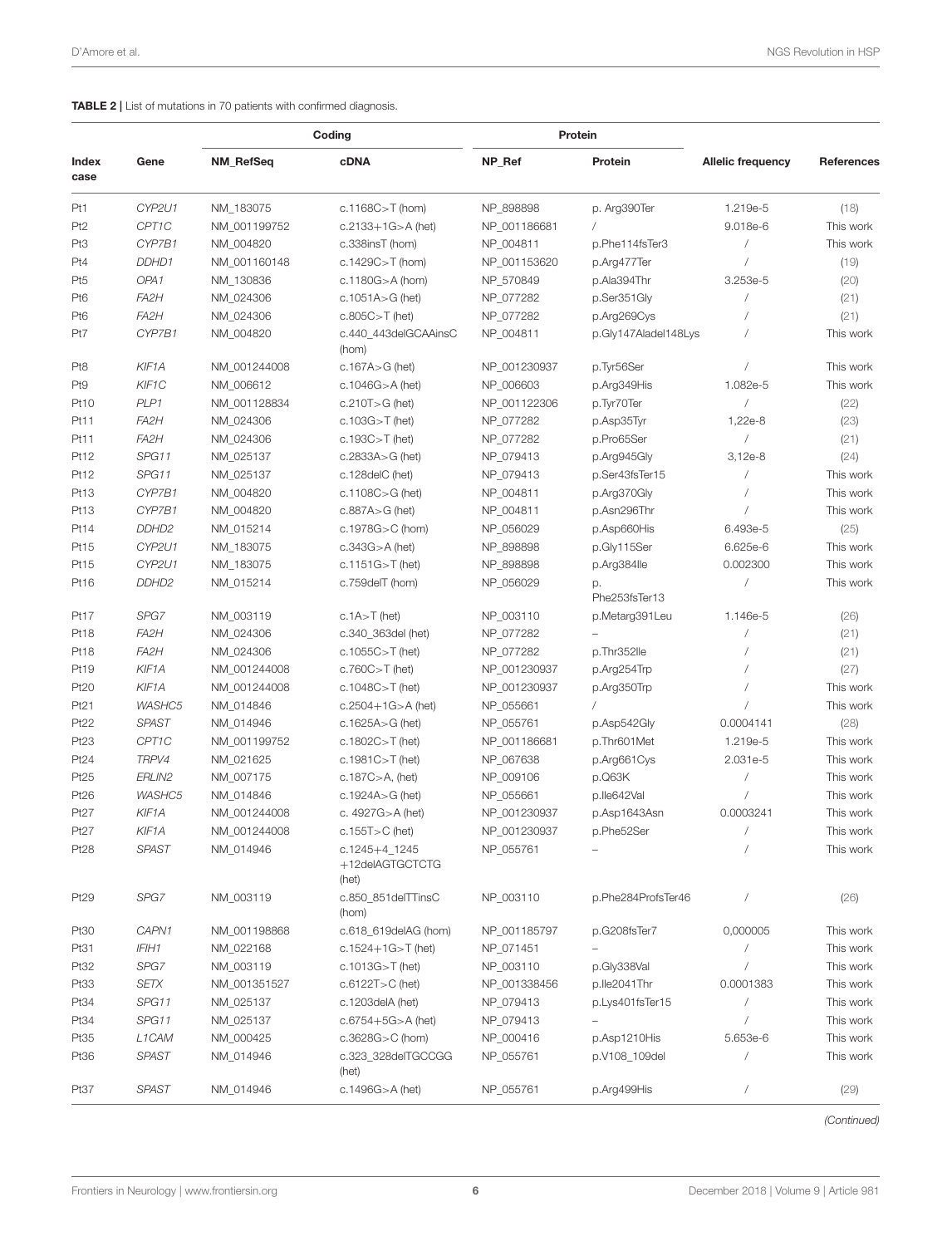#### TABLE 2 | Continued

|               |                   | Coding       |                                      |              | Protein            |                          |            |
|---------------|-------------------|--------------|--------------------------------------|--------------|--------------------|--------------------------|------------|
| Index<br>case | Gene              | NM_RefSeq    | <b>cDNA</b>                          | NP_Ref       | Protein            | <b>Allelic frequency</b> | References |
| Pt38          | <b>SPAST</b>      | NM 014946    | $c.1130G > A$ (het)                  | NP_055761    | p. Gly377Glu       |                          | (30)       |
| Pt39          | HSPD1             | NM_002156    | c.188T $>$ C (het)                   | NP_002147    | p.lle63Thr         |                          | This work  |
| Pt40          | ERLIN2            | NM_007175    | c.860_873dupAGG<br>CCATTGCTTCC (hom) | NP_009106    |                    |                          | This work  |
| Pt41          | IFIH1             | NM_022168    | c.1583T $>$ G (het)                  | NP 071451    | p.Leu528Arg        | 0.0004600                | This work  |
| Pt42          | <b>SPAST</b>      | NM_014946    | c.164delA (het)                      | NP_055761    | p.Tyr55fsTer5      |                          | This work  |
| Pt43          | PNPLA6            | NM_001166111 | $c.3585C > G$ (het)                  | NP_001159583 | p.Asp1195Glu       |                          | This work  |
| Pt43          | PNPLA6            | NM_001166111 | c.2389 $G$ >A (het)                  | NP_001159583 | p.Val797Met        | 0.001776                 | This work  |
| Pt44          | ADAR              | NM_001111    | c.164 $C > T$ (het)                  | NP_001102    | p.Pro55Leu         | 0.0001119                | This work  |
| Pt45          | DDHD1             | NM_001160148 | $c.2189$ dupT (het)                  | NP_001153620 | p.Leu730fsTer23    |                          | This work  |
| Pt45          | DDHD1             | NM_001160148 | c.1503+6T>A (het)                    | NP_001153620 |                    |                          | This work  |
| Pt46          | GCH1              | NM_000161    | $c.510-1G > C$ (het)                 | NP_000152    |                    |                          | This work  |
| Pt47          | AP5Z1             | NM_014855    | c.1302-1 $G > T$ (het)               | NP_055670    |                    |                          | This work  |
| Pt47          | AP5Z1             | NM_014855    | $c.2287G > A$ (het)                  | NP 055670    | p.Val763Met        | 0.0001060                | This work  |
| Pt48          | <b>ADAR</b>       | NM_001111    | $c.2159T > C$ (het)                  | NP_001102    | p.Val720Ala        | 2.165e-5                 | This work  |
| Pt49          | ERLIN2            | NM_007175    | $c.502G > A$ (het)                   | NP_009106    | p.Val168Met        | $\sqrt{2}$               | This work  |
| Pt50          | BICD <sub>2</sub> | NM_001003800 | $c.793A > G$ (het)                   | NP_001003800 | p.Met265Val        | 2.525e-5                 | This work  |
| Pt51          | ABCD1             | NM_000033    | $c.836T > C$ (het)                   | NP_000024    | p.Leu279Pro        | $\sqrt{2}$               | (31)       |
| Pt52          | DDHD <sub>2</sub> | NM 015214    | c.38delA (het)                       | NP_056029    | p.Gln13fsTer16     |                          | This work  |
| Pt52          | DDHD <sub>2</sub> | NM_015214    | $c.864A > C$ (het)                   | NP_056029    | p.lle288lle        | 0.0003393                | This work  |
| Pt53          | GCH1              | NM_000161    | c.454-2A $>$ T (het)                 | NP_000152    |                    | $\sqrt{2}$               | This work  |
| Pt54          | ZFYVE27           | NM_001002261 | $c.149A > G$ (het)                   | NP_001002261 | p.Tyr50Cys         | 3.968e-5                 | This work  |
| Pt55          | <b>SPAST</b>      | NM_014946    | c.1728+1G>A (het)                    | NP_055761    |                    |                          | (32)       |
| Pt56          | SPG11             | NM_025137    | c.6754+5G>A (hom)                    | NP_079413    |                    |                          | This work  |
| Pt57          | ABCD1             | NM_000033    | c.1165 $C>T$ (emi)                   | NP_000024    | p.Arg389Cys        | 4.634e-5                 | (33)       |
| Pt58          | <b>SETX</b>       | NM_001351527 | $c.3992C > T$ (het)                  | NP_001338456 | p.Pro1331Leu       | 0.0004152                | This work  |
| Pt59          | REEP1             | NM_001164730 | $c.54 - 2A > G$ (het)                | NP_001158202 |                    |                          | This work  |
| Pt60          | TUBB4A            | NM_001289129 | c.1072 $C > T$ (het)                 | NP_001276058 | p.Pro358Ser        |                          | This work  |
| Pt61          | REEP1             | NM_001164730 | $c.324 + 1G > A$ (het)               | NP_001158202 |                    |                          | This work  |
| Pt62          | WASHC5            | NM_014846    | c.1550A $>$ G (het)                  | NP_055661    | p.Asn517Ser        | 2.922e-5                 | This work  |
| Pt63          | POLR3A            | NM_007055    | $c.1031G > T$ (het)                  | NP_008986    | p.Arg344Leu        | $\sqrt{2}$               | This work  |
| Pt63          | POLR3A            | NM_007055    | c.1909+22G>A (het)                   | NP 008986    |                    | 0,00001                  | (34)       |
| Pt64          | <b>SPAST</b>      | NM_014946    | c.1456A $>$ G (het)                  | NP_055761    | p.Thr486Ala        |                          | This work  |
| Pt65          | ATL3              | NM_015459    | $c.758T > C$ (het)                   | NP_056274    | p.lle253Thr        |                          | This work  |
| Pt66          | POLR3A            | NM 007055    | c.3201_3202delGC<br>(het)            | NP_008986    | p.Arg1069fsTer2    |                          | This work  |
| Pt66          | POLR3A            | NM_007055    | c.1909+22 $G > A$ (het)              | NP_008986    | $\qquad \qquad -$  | 0,00001                  | (34)       |
| Pt67          | KIF1A             | NM_001244008 | $c.460G > T$ (het)                   | NP_001230937 | p.Val154Phe        |                          | This work  |
| Pt68          | MFN <sub>2</sub>  | NM_014874    | c.2183A $>$ G (het)                  | NP_055689    | p.Gln728Arg        |                          | This work  |
| Pt69          | CYP7B1            | NM_004820    | c.1362dupT (het)                     | NP_004811    | p.Ala455CysfsTer17 | 4.063e-6                 | This work  |
| Pt69          | CYP7B1            | NM_004820    | $c.344 C > T$ (het)                  | NP_004811    | p.Ser115Phe        | 4.106e-6                 | This work  |
| Pt70          | SPG11             | NM_025137    | $c.5014G > T$ (het)                  | NP_079413    | p.Glu1672Ter       | $\prime$                 | (35)       |
| Pt70          | SPG11             | NM_025137    | c.3122_3124delGAC<br>(het)           | NP_079413    | p.Arg1041del       |                          | This work  |

occurred in four genes, namely KIAA1840/SPG11, FA2H/SPG35, CYP7B1/SPG5, and DDHD2/SPG54 (**[Figure S1](#page-10-13)**). In the Xlinked forms, two patients carried different missense variants in ABCD1, one had a missense variant in L1CAM /SPG1, and a single case harbored a nonsense change in PLP1/SPG2 (**[Figure 5](#page-8-0)**).

Interestingly 26/70 patients (36%) with a clear molecular diagnosis of HSP also showed VUS in other genes, especially KIAA1840/SPG11 and SACS. However, STRING analysis of these cases did not reveal obvious protein-to-protein interactions that might have partly explained a more complex genotype (data not shown).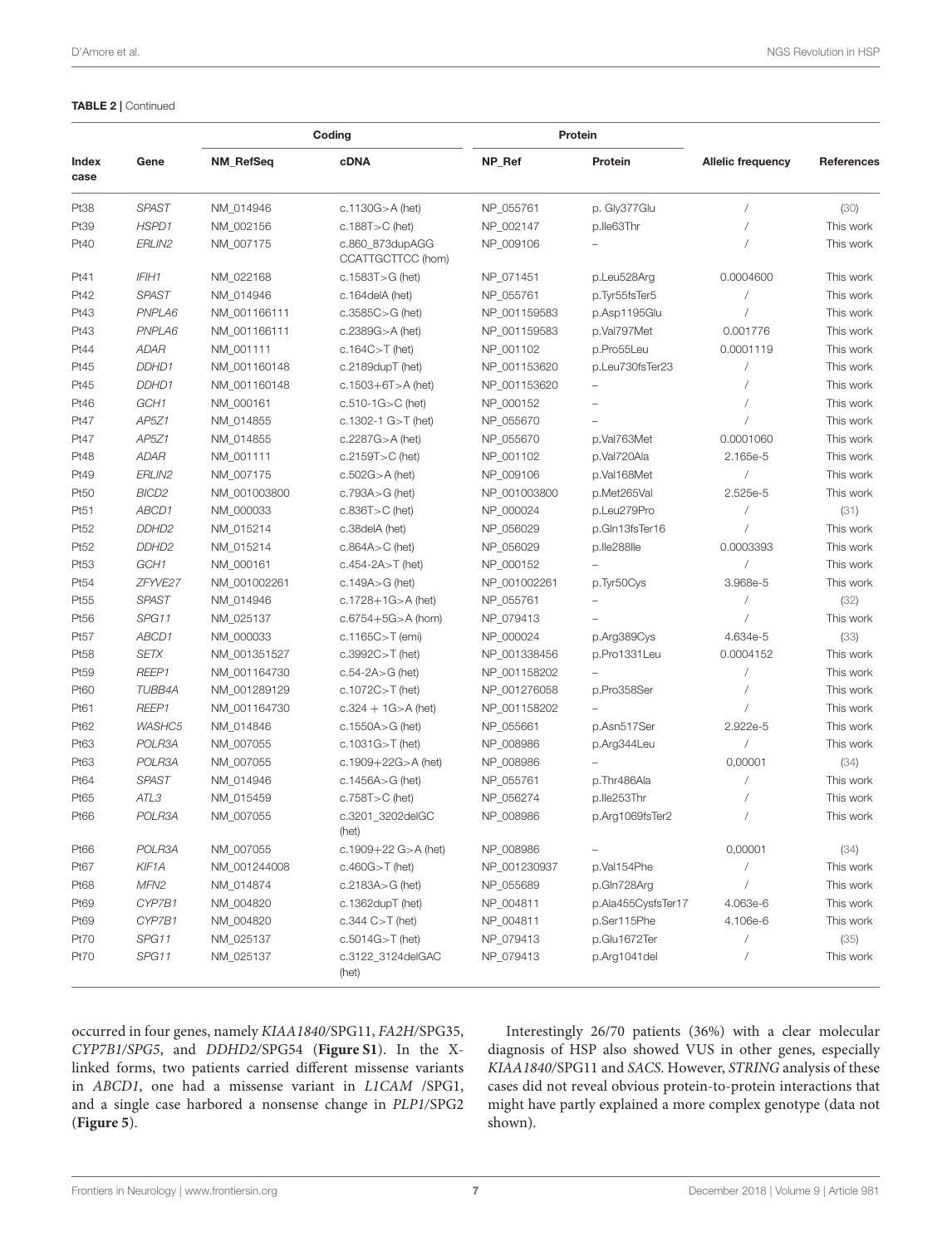

<span id="page-7-0"></span>

<span id="page-7-1"></span>Overall, most VUS occurred in a set of four genes, namely KIAA1840/SPG11, SACS, AP5Z1/SPG48 and LYST (**[Figure S2](#page-10-14)**). Among the 86 patients presenting VUS, we enlisted 18 (21%) who are still under investigation because they harbor a single variant in at least one gene that, if mutated, is known to give rise to the clinical conditions they display (**[Figure 2C](#page-7-0)**). However, since we lack complete CRF data for these cases and/or segregation analysis could not be performed in them, patients were considered bona fide members of the VUS group in spite



<span id="page-7-2"></span>of lacking a complete molecular study. The other 68 HSP cases with VUS showed no molecular findings correlating directly with their clinical features; however, it cannot be excluded that some of the genetic changes they show, as well as new (as yet unknown) genetic changes, play a role in causing the phenotype. Eighty-three index cases resulted molecularly undefined in our NGS study (35% negative yield). Full dataset of gene variants generated for this study can be found in the ClinVar genetic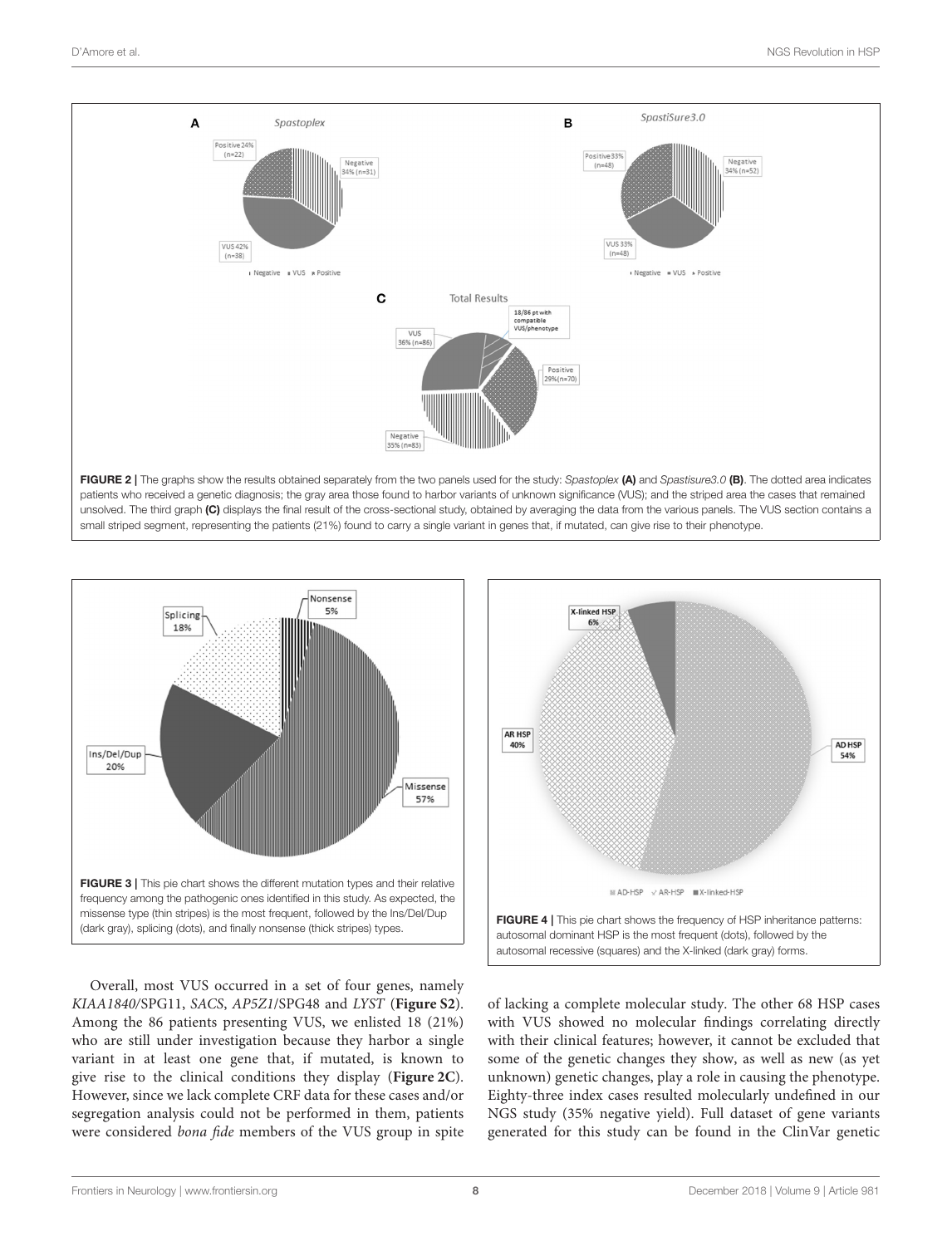

<span id="page-8-0"></span>repository [\(https://www.ncbi.nlm.nih.gov/clinvar/\)](https://www.ncbi.nlm.nih.gov/clinvar/) (submission code SUB4568040).

# **DISCUSSION**

The wide clinical and genetic heterogeneity of HSP and the increasingly thin line between the various ataxic-spastic and spastic-dystonic forms mean that it is still difficult to arrive at a rapid and precise diagnosis of this condition. NGS approaches are increasingly being used for genetic diagnostics in routine clinical settings, and different published papers report successful use of this technology in HSP [\(36](#page-11-4)[–39\)](#page-11-5), with positive yields ranging from 20% in adult cases to 52.5% in child cohorts [\(3,](#page-10-2) [39–](#page-11-5)[43\)](#page-11-6). To our knowledge, the present cross-sectional study of 239 HSP cases is among the largest in Europe and Italy to have used TRP analysis. The present study, which addressed "many genes in many patients" and investigated practically all the known genes related to HSP and similar motor neuron disorders, was expected to give a higher positive diagnostic yield than it actually did; furthermore, at least 60% of the patients were investigated underwent NGS testing as a first-tier approach, in order to reflect modern procedures in diagnostic laboratories. However, initial expectations notwithstanding, the overall findings showed a 29% diagnostic yield, a rate similar to those reported in other studies, including more recent ones that present population-specific data [\(44,](#page-11-7) [45\)](#page-11-8). There are two possible reasons for this unexpected result. First, the molecular criteria and filtering options used in the present study to define positive cases were perhaps too stringent. Had we used looser criteria and disregarded absence of clinical and segregation data, we would have identified 18 additional cases. Second, about 20 further patients who harbored single potential pathogenic mutations were classified as VUS, since we did not specifically look for second mutations. For example, in two cases we identified, respectively, the p.Ala510Val mutation in SPG7, which is the most common alteration of the paraplegin gene [\(46\)](#page-11-9), and a nonsense variant in FA2H/SPG35, but did not look for deep intronic changes or gross genomic rearrangements by additional methodologies such as customized array-CGH. Moreover, we decided to exclude variants with  $>1$ homozygous count in gnomAD even those predicted to be deleterious and reported in the Human Gene Mutation Database (HGMD, [www.hgmd.cf.ac.uk/\)](www.hgmd.cf.ac.uk/). Thus, we can reasonably assume that our diagnostic yield is at least 10–15% lower than the true rate, and therefore can hardly be considered a complete molecular picture of the cohort. The higher yield we obtained when using TRP for first-tier analysis could be attributed to the fact that our collaborators' clinical data collection became more precise and complete once we had adopted common criteria for inclusion in the study (a common CRF), or it may indicate that new TRP designs offer improved "genotypability," or even both. Our study is offering results in line with current literature of diagnostic power in HSP (see **[Table 3](#page-9-0)**). Previous studies have adopted TRP methods (either alone or followed by WES analyses) to corroborate a clinical diagnosis of HSP and the range of diagnostic yield varied from 19 to 62% [\(36,](#page-11-4) [39,](#page-11-5) [41](#page-11-10)[–44,](#page-11-7) [47](#page-11-11)[–52\)](#page-12-0).

The study we presented also identified a large set of novel variants (see **[Table 2](#page-5-0)**): indeed, <40% of the 85 pathogenic mutations detected in this research had previously been reported in the literature, or are listed in HGMD. These findings therefore further corroborate the larger-than-expected allelic heterogeneity of the Italian HSP population previously reported in the literature. We confirmed that mutations in SPAST/SPG4 account for more than 20% of solved cases, followed by other relatively less common AD SPG genes (namely, KIF1A and WASHC5). It is of note that we found few variants in REEP1/SPG31 but did not detect mutations in ATL1/SPG3A, which has previously been reported to be the second most common genes responsible for AD HSP, and among those frequently involved in early-onset pure forms [\(53\)](#page-12-1). However, in our cohort only 16 patients developed pure HSP before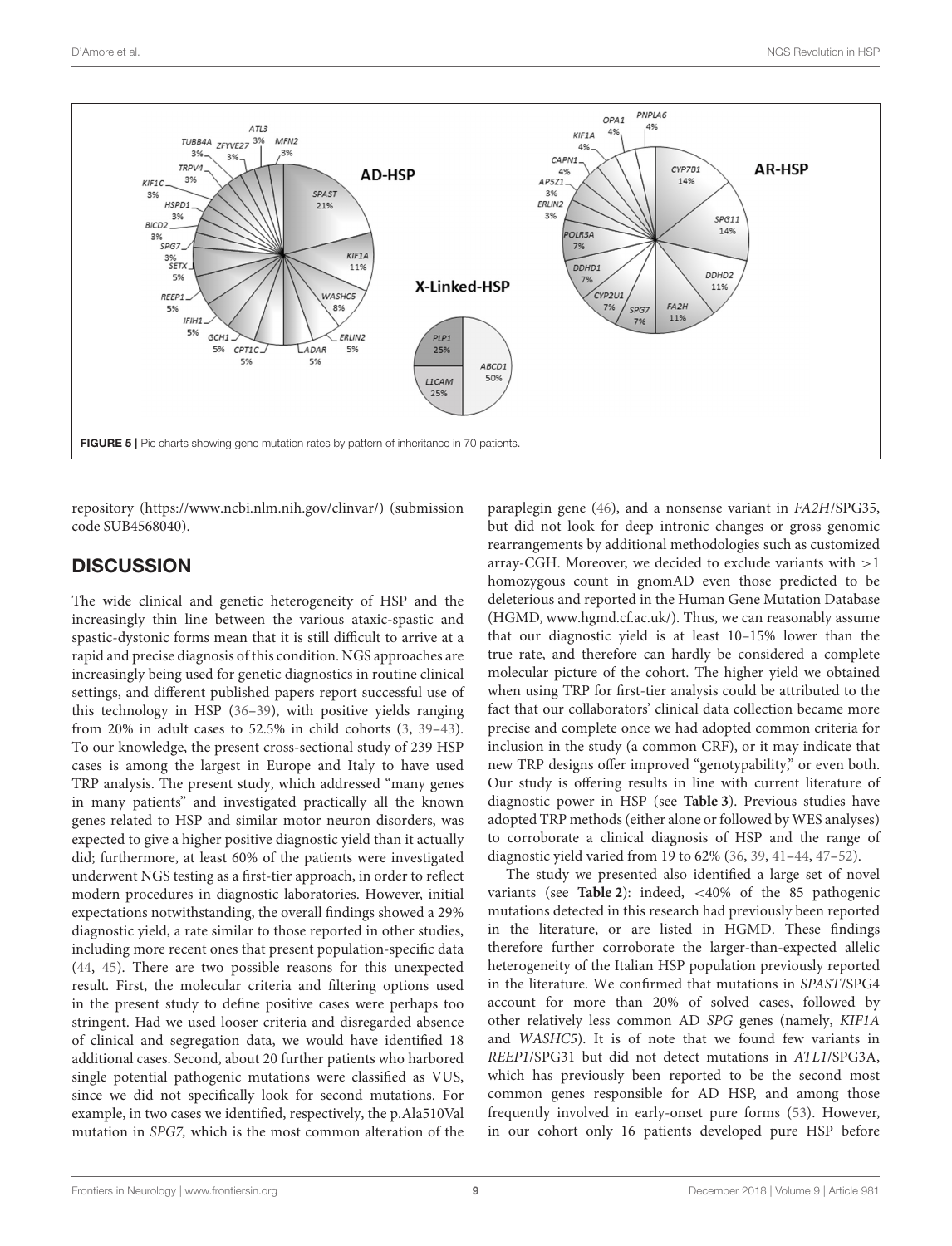<span id="page-9-0"></span>TABLE 3 | Relative frequency of diagnostic yield in NGS analyses of patients with hereditary spastic paraplegia.

| <b>NGS</b>            | Genes    | Number of | <b>Diagnostic</b>         | References            |  |
|-----------------------|----------|-----------|---------------------------|-----------------------|--|
| method                | analyzed | patients  | rate $(%)$                |                       |  |
| <b>TRP</b>            | 16       | 31        | 15/31 (48%)               | (39)                  |  |
| <b>TRP</b>            | 60       | 42        | 13/51 (25%) <sup>a</sup>  | (36)                  |  |
| <b>TRP</b>            | 12       | 29        | 14/29 (48%)               | (42)                  |  |
| TRP(I)                | 34       | 25        | 8/25 (32%)                | $(44)$ (total<br>20%) |  |
| TRP (II)              | 70       | 73        | 12/73 (16%)               |                       |  |
| <b>TRP</b>            | 159      | 105       | 20/105 (19%) <sup>b</sup> | (43)                  |  |
| <b>TRP</b>            | 113      | 47        | 29/47 (62%)               | (47)                  |  |
| <b>TRP</b>            | 62       | 55        | 34/55 (62%)               | (48)                  |  |
| <b>TRP</b>            | 149      | 99        | 47/99 (47%)               | (49)                  |  |
| $TRP +$<br><b>WES</b> | 58       | 97        | 25/97 (26%)               | (41)                  |  |
| TRP+WES               | 51       | 37        | 150/526<br>(28.5%)        | (50)                  |  |
| Clinical<br>exome     | 2,731    | 9         | 6/9 (67%)                 | (39)                  |  |
| Clinical<br>exome     | 4,813    | 66        | 18/66 (27%)               | (40)                  |  |
| Clinical<br>exome     | unknown  | 48        | 8/48 (17%) <sup>c</sup>   | (45)                  |  |
| <b>WES</b>            | 7        | 9         | 13/51 (25%) <sup>a</sup>  | (36)                  |  |
| <b>WES</b>            | 1        | 12        | 6/12(50%)                 | (51)                  |  |
| <b>WES</b>            | Ι        | 21        | 13/21 (62%)               | (52)                  |  |

TRP, targeted resequencing panel; WES, whole exome sequencing. <sup>a</sup>considering the whole cohort of patients;  $b29\%$ , if also variants of unknown significance were considered; c33%, considering also probably causative variants.

the age of 10 years and they were all studied using Spastoplex where involvement of ATL1/SPG3 had been ruled out by others before their inclusion in the present study. With regard to the recessive forms, our study confirmed that SPG11 is one of the most common AR HSP genes: indeed, together with those in CYP7B1/SPG5, DDHD2/SPG54, and FA2H/SPG35, mutations in SPG11 account for half of all AR cases. Finally, the relatively low frequency of mutations in SPG7 might be related to their study in a concurrent "ataxia-associated" NGS panel [\(54\)](#page-12-6).

It is worth noting that our data lend support to the notion that zygosity is no longer a barrier to defining a molecular diagnosis in HSP. We detected at least three genes (ERLIN2, KIF1A and SPG7) in which mutations could be inherited in an either dominant or recessive fashion, suggesting that an even more HSP genes might actually have different modes of inheritance. Were this found to be the case, it would have implications for the estimated diagnostic yield in real-life molecular diagnostic settings and could point to differences in disease-associated phenotypes. Importantly, we found unusual clinical manifestations in some cases. We detected two families with the same mutation in POLR3A; in one patient this was found to be associated with pure HSP, and in another with HSP plus optic atrophy and sensory ataxia. In another family, we found slight motor involvement, cataract, cluster headache and lower limb motor impairment in a mother, and lower motor neuron disease in a grandmother, as well as stiff legs, urinary urgency, and slight cerebellar involvement with bipolar disorder in a daughter harboring the same mutation in KIF1A. Given that we are expanding the ways in which we genotype HSP patients, we should no longer be surprised to encounter an increasing variety of features associated with the condition.

Finally, it is worth dwelling on one particular result emerging from this study. Around 36% of the patients studied presented VUS, and were therefore left with molecularly undefined or uncertain diagnoses. Clinical manifestations in this group (see **[Table S2](#page-10-15)**). we're not significantly different from the index cases with a molecular definition. Various technical limitations of the present study, the failure to investigate large gene rearrangements or regulatory intron regions, and even the rare presence of mosaicisms are all factors that might account for these incomplete diagnoses. Alternative explanations, such as very rarely, different zygosity for a known gene, the presence of clinical phenocopies, or the involvement of new HSP genes yet to be discovered, can also apply to this group of patients, as well as to the 83 index cases who were undiagnosed. Nonetheless, we feel that this apparent "missing heritability" in HSP is unlikely to be attributable solely to mutations in as yet unidentified genes. New genes emerged in the past 4 years account for less of 1% of the unsolved cases. It is far more likely that mutations not amenable to current standard approaches including structural variants and variants outside of annotated coding exons account for a substantial share of unexplained cases. Although full use of exome sequencing in clinical diagnosis is an option [\(44\)](#page-11-7), we therefore propose that the next TRP to be designed should consider complete gene regions and use better bioinformatics tools in order to detect structural variants and uncover the significance of changes in regulatory regions.

Considering the limitations of our study, the increasing clinical overlap between the neurogenetic conditions in different motor neuron diseases [\(4\)](#page-10-3), and the still large number of HSP patients who remain unsolved, it should be asked whether modern NGS approaches in clinical diagnostic laboratories should switch to more comprehensive technologies. Whilst genome sequencing is increasingly "knocking at the door" of routine clinical diagnostic practice, most national health systems cannot afford to implement this technique fully. In this setting, exome analyses seem to be a practical option. Use of clinical exome sequencing has shown its value in guiding practical patient management, and its diagnostic yield, ranging from 16 to 40% [\(5,](#page-10-4) [36\)](#page-11-4), is similar to that of TRP, though reimbursements of costs is not similarly obvious in most health services. Furthermore, coding exon sequencing appears to be a feasible as firsttier diagnostic approach in naive HSP patients. It also seems reasonable to speculate that only full genome studies, or a combination of whole-exome sequencing with RNA studies, are likely to increase diagnostic yield beyond the present rates, once their costs are more affordable on a large scale.

### **CONCLUSION**

The advent of the NGS technique in the last decade has revolutionized the way we approach neurogenetic diagnoses in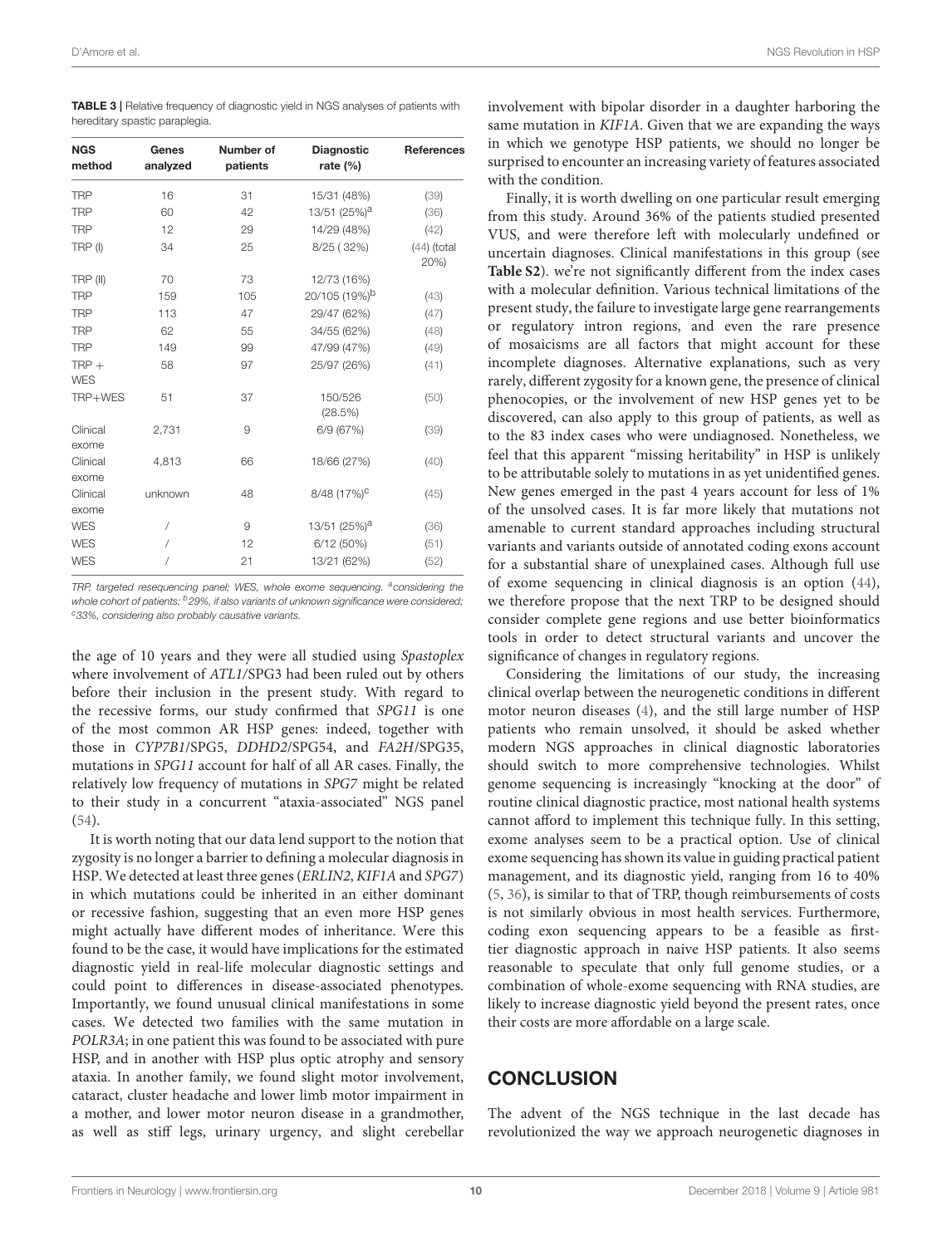general, and the diagnosis of HSP in particular. The results of the present study show that the TRP method, used as the first step in clinical diagnostic laboratories, was able to provide information of real clinical significance in about 30– 40% patients tested, and it emerged as a relatively inexpensive option (<200 euros per sample). Deeper phenotyping of patients in the clinic, integrated with more rapid use of functional validation (in vitro or in silico), should be mandatory, whether one prefers to use exome sequencing or, instead, larger TRPs, investigating beyond the coding exons. The development of new and more precise sequencing tools combined with universal data sharing, such as multinational initiatives as in GENESIS2.0 [\(55\)](#page-12-7), and stringent bioinformatics criteria, could also be helpful for annotating variants, especially those classified as VUS. In the era of medical genomics and precision medicine, which has brought the first randomized clinical trials in HSP [\(56\)](#page-12-8) and a deeper approach in modern neurorehabilitation [\(57\)](#page-12-9), high levels of genetic heterogeneity should no longer prolong the time to diagnosis and preclude access to new treatment and care opportunities.

# ETHICS STATEMENT

This study was carried out in accordance with the recommendations of Regione Toscana Ethic Committee with written informed consent from all subjects. All subjects gave written informed consent in accordance with the Declaration of Helsinki. The protocol was approved by the Regione Toscana Ethic Committee.

# AUTHOR CONTRIBUTIONS

AD drafted the manuscript and critically revised molecular results. AD, AT, and MB performed molecular studies and bioinformatics analyses. CaC, MD, AR, GS, RB, CB, IB, CrC, CD, GD, VD, MF, NF, CF, SG, GG, CG, RG, FiG, AK, ML,

### **REFERENCES**

- <span id="page-10-0"></span>1. Ruano L, Melo C, Silva MC, Coutinho, P. The global epidemiology of hereditary ataxia and spastic paraplegia: a systematic review of prevalence studies. Neuroepidemiology (2014) 42:174–83. doi: [10.1159/000358801](https://doi.org/10.1159/000358801)
- <span id="page-10-1"></span>2. Novarino G, Fenstermaker AG, Zaki MS, Hofree M, Silhavy JL, Heiberg AD, et al. Exome sequencing links corticospinal motor neuron disease to common neurodegenerative disorders. Science (2014) 343:506–11. doi: [10.1126/science.1247363](https://doi.org/10.1126/science.1247363)
- <span id="page-10-2"></span>3. Lo Giudice T, Lombardi F, Santorelli FM, Kawarai T, Orlacchio A. Hereditary spastic paraplegia: clinical-genetic characteristics and evolving molecular mechanisms. Exp Neurol. (2014) 261:518–39. doi: [10.1016/j.expneurol.2014.06.011](https://doi.org/10.1016/j.expneurol.2014.06.011)
- <span id="page-10-3"></span>4. Parodi L, Coarelli G, Stevanin G, Brice A, Durr A. Hereditary ataxias and paraparesias: clinical and genetic update. Curr Opin Neurol. (2018) 31:462–71. doi: [10.1097/WCO.0000000000000585](https://doi.org/10.1097/WCO.0000000000000585)
- <span id="page-10-4"></span>5. Galatolo D, Tessa A, Filla A, Santorelli FM. Clinical application of next generation sequencing in hereditary spinocerebellar ataxia: increasing the diagnostic yield and broadening the ataxia-spasticity spectrum. A retrospective analysis. Neurogenetics (2018) 19:1–8. doi: [10.1007/s10048-017-0532-6](https://doi.org/10.1007/s10048-017-0532-6)

ChaM, AlM, PM, FM, LM, MM, RM, OM, EP, APe, APi, FP, MP, MS, FrS, FT, AT, MV, AA, GA, ChrM, AM, AlP, IR, and SR Contributed clinical information, assessed severity score, and contributed significantly to genotype/phenotype correlations. AlF and AnF revised the clinical strategy and edited the manuscript. FeG and FiS conceived the study, oversaw data acquisition, directed genotype/phenotype correlations, supervised the initial draft and critically revised the manuscript.

## ACKNOWLEDGMENTS

We sincerely thank the patients and their families for their help and willingness to participate in this study. We also thank all colleagues that provided us with patients' samples. We are indebted to Dr. Catherine J. Wrenn who provided expert editorial assistance. This work was supported in part by Ricerca Corrente 5X1000-2017 and the E-RARE-3 Joint Transnational Call grant Preparing therapies for autosomal recessive ataxias (PREPARE) (MoH; project 3398 to FiS).

### SUPPLEMENTARY MATERIAL

The Supplementary Material for this article can be found [online at: https://www.frontiersin.org/articles/10.3389/fneur.](https://www.frontiersin.org/articles/10.3389/fneur.2018.00981/full#supplementary-material) 2018.00981/full#supplementary-material

<span id="page-10-13"></span>Figure S1 | Histogram listing mutated genes and the numbers of cases harboring each mutation, starting from the least frequently mutated genes ( $n = 1$ ) to the most commonly mutated one, SPAST ( $n = 8$ ).

<span id="page-10-14"></span>Figure S2 | Histogram listing genes with variants of unknown significance and the numbers of cases harboring each one, starting from the least frequently mutated  $(n = 1)$  to the most commonly mutated ones  $(SPG11, n = 11; SACS$  and  $AP5Z1$ , each,  $n = 9$ ; LYST,  $n = 8$ ).

<span id="page-10-8"></span>Table S1 | List of genes associated with hereditary spastic paraplegia and included in the targeted resequencing gene panel.

<span id="page-10-15"></span>Table S2 | Main clinical features in patients molecularly undefined.

- <span id="page-10-5"></span>6. Tessa A, Battini R, Rubegni A, Storti E, Marini C, Galatolo D, et al. Identification of mutations in AP4S1/SPG52 through next generation sequencing in three families. Eur J Neurol. (2016) 23:1580–7. doi: [10.1111/ene.13085](https://doi.org/10.1111/ene.13085)
- <span id="page-10-6"></span>7. Schüle R, Holland-Letz T, Klimpe S, Kassubek J, Klopstock T, Mall V, et al. The spastic paraplegia rating scale (SPRS): a reliable and valid measure of disease severity. Neurology (2006) 67:430–4. doi: [10.1212/01.wnl.0000228242.53336.90](https://doi.org/10.1212/01.wnl.0000228242.53336.90)
- <span id="page-10-7"></span>8. Harding AE. Classification of the hereditary ataxias and paraplegias. Lancet (1983) 1:1151–55. doi: [10.1016/S0140-6736\(83\)92879-9](https://doi.org/10.1016/S0140-6736(83)92879-9)
- <span id="page-10-9"></span>9. Mertes F, Elsharawy A, Sauer S, van Helvoort JM, van der Zaag PJ, Franke A, et al. Targeted enrichment of genomic DNA regions for next-generation sequencing. Brief Funct Genomics (2011) 10:374–86. doi: [10.1093/bfgp/elr033](https://doi.org/10.1093/bfgp/elr033)
- <span id="page-10-10"></span>10. Johansson H, Isaksson M, Sorqvist EF, Roos F, Stenberg J, Sjoblom T, et al. Targeted resequencing of candidate genes using selector probes. Nucleic Acids Res. (2011) 39:e8. doi: [10.1093/nar/gkq1005](https://doi.org/10.1093/nar/gkq1005)
- <span id="page-10-11"></span>11. García-García G, Baux D, Faugère V, Moclyn M, Koenig M, Claustres, M. et al. Assessment of the latest NGS enrichment capture methods in clinical context. Sci Rep. (2016) 6:20948. doi: [10.1038/srep20948](https://doi.org/10.1038/srep20948)
- <span id="page-10-12"></span>12. Richards S, Aziz N, Bale S, Bick D, Das S, Gastier-Foster J, et al. ACMG laboratory quality assurance committee. standards and guidelines for the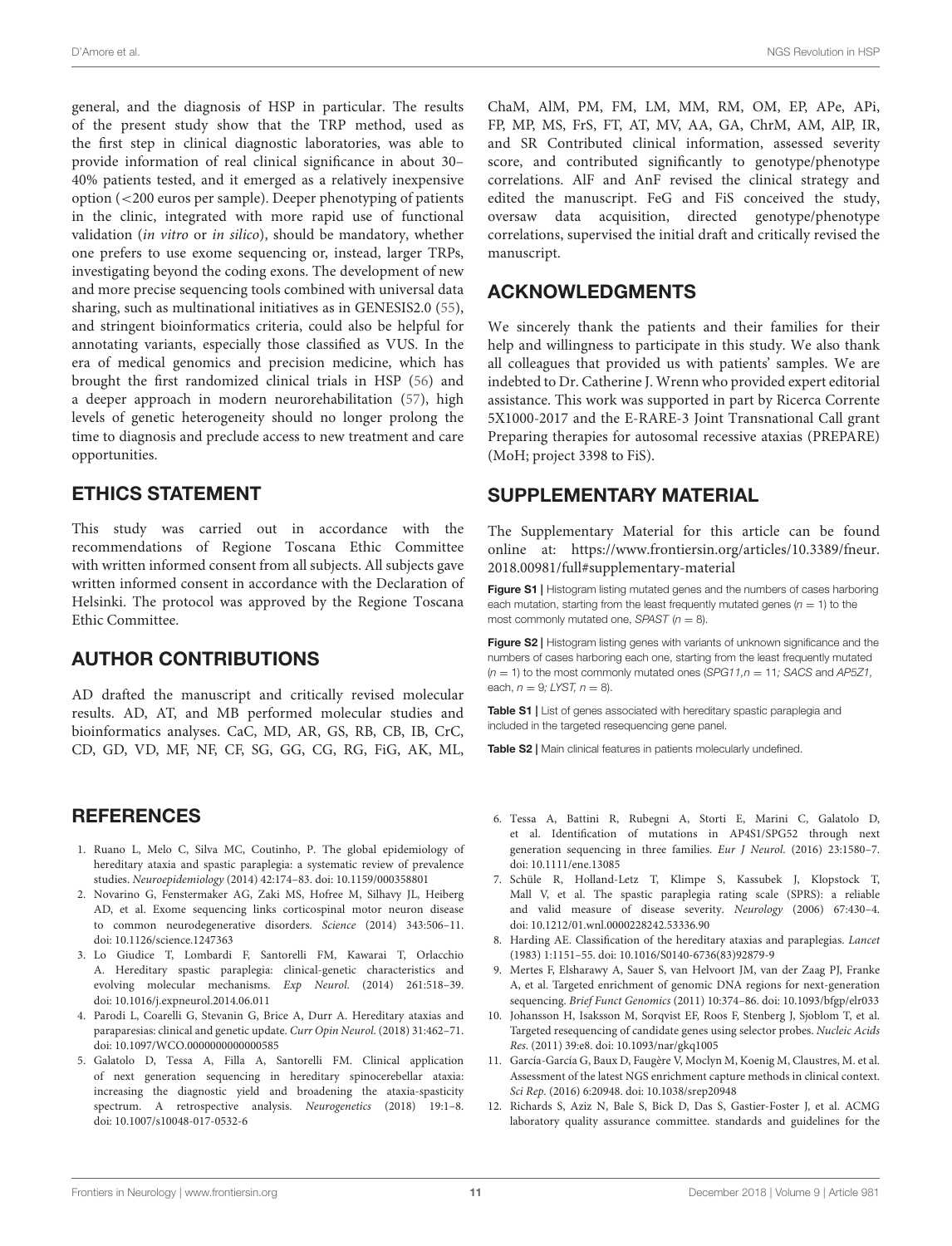interpretation of sequence variants: a joint consensus recommendation of the american college of medical genetics and genomics and the association for molecular pathology. Genet Med. (2015) 17:405–24. doi: [10.1038/gim.2015.30](https://doi.org/10.1038/gim.2015.30)

- <span id="page-11-0"></span>13. Beetz C, Nygren AO, Schickel J, Auer-Grumbach M, Bürk K, Heide G, et al. High frequency of partial SPAST deletions in autosomal dominant hereditary spastic paraplegia. Neurology (2006) 67:1926–30. doi: [10.1212/01.wnl.0000244413.49258.f5](https://doi.org/10.1212/01.wnl.0000244413.49258.f5)
- <span id="page-11-1"></span>14. Sulek A, Elert E, Rajkiewicz M, Zdzienicka E, Stepniak I, Krysa W, et al. Screening for the hereditary spastic paraplegias SPG4 and SPG3A with the multiplex ligation-dependent probe amplification technique in a large population of affected individuals. Neurol Sci. (2013) 34:239–42. doi: [10.1007/s10072-011-0899-3](https://doi.org/10.1007/s10072-011-0899-3)
- <span id="page-11-2"></span>15. Roda RH, Schindler AB, Blackstone C. Multigeneration family with dominant SPG30 hereditary spastic paraplegia. Ann Clin Transl Neurol. (2017) 4:821–4 doi: [10.1002/acn3.452](https://doi.org/10.1002/acn3.452)
- 16. Patrono C, Casali C, Tessa A, Cricchi F, Fortini D, Carrozzo R, et al. Missense and splice site mutations in SPG4 suggest loss-of-function in dominant spastic paraplegia. J Neurol. (2002) 249:200–5. doi: [10.1007/PL00007865](https://doi.org/10.1007/PL00007865)
- <span id="page-11-3"></span>17. Mitne-Neto M, Kok F, Beetz C, Pessoa A, Bueno C, Graciani Z, et al. A multiexonic SPG4 duplication underlies sex-dependent penetrance of hereditary spastic paraplegia in a large Brazilian pedigree. Eur J Hum Genet. (2007) 15:1276–9. doi: [10.1038/sj.ejhg.5201924](https://doi.org/10.1038/sj.ejhg.5201924)
- 18. Leonardi L, Ziccardi L, Marcotulli C, Rubegni A, Longobardi A, Serrao M, et al. Pigmentary degenerative maculopathy as prominent phenotype in an Italian SPG56/CYP2U1 family. J Neurol. (2016) 263:781–3. doi: [10.1007/s00415-016-8066-7](https://doi.org/10.1007/s00415-016-8066-7)
- 19. Mignarri A, Rubegni A, Tessa A, Stefanucci S, Malandrini A, Cardaioli E, et al. Mitochondrial dysfunction in hereditary spastic paraparesis with mutations in DDHD1/SPG28. J Neurol Sci. (2016) 362:287–91. doi: [10.1016/j.jns.2016.02.007](https://doi.org/10.1016/j.jns.2016.02.007)
- 20. Rubegni A, Pisano T, Bacci G, Tessa A, Battini R, Procopio E, et al. Leigh-like neuroimaging features associated with new biallelic mutations in OPA1. Eur J Paediatr Neurol. (2017) 21:671–7. doi: [10.1016/j.ejpn.2017.04.004](https://doi.org/10.1016/j.ejpn.2017.04.004)
- 21. Mari F, Berti B, Romano A, Baldacci J, Rizzi R, Grazia Alessandrì M, et al. Clinical and neuroimaging features of autosomal recessive spastic paraplegia 35 (SPG35): case reports, new mutations, and brief literature review. Neurogenetics (2018) 19:123–30. doi: [10.1007/s10048-018-0538-8](https://doi.org/10.1007/s10048-018-0538-8)
- 22. Rubegni A, Battisti C, Tessa A, Cerase A, Doccini S, Malandrini A, et al. SPG2 mimicking multiple sclerosis in a family identified using next generation sequencing. J Neurol Sci. (2017) 375:198–202. doi: [10.1016/j.jns.2017.01.069](https://doi.org/10.1016/j.jns.2017.01.069)
- 23. Edvardson S, Hama H, Shaag A, Gomori JM, Berger I, Soffer D, et al. Mutations in the fatty acid 2-hydroxylase gene are associated with leukodystrophy with spastic paraparesis and dystonia. Am J Hum Genet. (2008) 83:643–8. doi: [10.1016/j.ajhg.2008.10.010](https://doi.org/10.1016/j.ajhg.2008.10.010)
- 24. Stevanin G, Azzedine H, Denora P, Boukhris A, Tazir M, Lossos A, et al. SPATAX consortium. Mutations in SPG11 are frequent in autosomal recessive spastic paraplegia with thin corpus callosum, cognitive decline and lower motor neuron degeneration. Brain (2008) 131 (Pt 3):772–84. doi: [10.1093/brain/awm293](https://doi.org/10.1093/brain/awm293)
- 25. Schuurs-Hoeijmakers JH, Geraghty MT, Kamsteeg EJ, Ben-Salem S, de Bot ST, Nijhof B, et al. Mutations in DDHD2, encoding an intracellular phospholipase A(1), cause a recessive form of complex hereditary spastic paraplegia. Am J Hum Genet. (2012) 91:1073–81. doi: [10.1016/j.ajhg.2012.10.017](https://doi.org/10.1016/j.ajhg.2012.10.017)
- 26. Elleuch N, Depienne C, Benomar A, Hernandez AM, Ferrer X, Fontaine B, et al. Mutation analysis of the paraplegin gene (SPG7) in patients with hereditary spastic paraplegia. Neurology (2006) 66:654–9. doi: [10.1212/01.wnl.0000201185.91110.15](https://doi.org/10.1212/01.wnl.0000201185.91110.15)
- 27. Ohba C, Haginoya K, Osaka H, Kubota K, Ishiyama A, Hiraide T, et al. De novo KIF1A mutations cause intellectual deficit, cerebellar atrophy, lower limb spasticity and visual disturbance. J Hum Genet. (2015) 60:739–42. doi: [10.1038/jhg.2015.108](https://doi.org/10.1038/jhg.2015.108)
- 28. Brugman F, Wokke JH, Scheffer H, Versteeg MH, Sistermans EA, van den Berg LH. Spastin mutations in sporadic adult-onset upper motor neuron syndromes. Ann Neurol. (2005) 58:865–9. doi: [10.1002/ana.20652](https://doi.org/10.1002/ana.20652)
- 29. Gillespie MK, Humphreys P, McMillan HJ, Boycott KM. Association of early-onset spasticity and risk for cognitive impairment with mutations at amino acid 499 in SPAST. J Child Neurol. (2018) 33:329–32. doi: [10.1177/0883073818756680](https://doi.org/10.1177/0883073818756680)
- 30. Chelban V, Tucci A, Lynch DS, Polke JM, Santos L, Jonvik H, et al. Truncating mutations in SPAST patients are associated with a high rate of psychiatric comorbidities in hereditary spastic paraplegia. J Neurol Neurosurg Psychiatry (2017) 88:681–7. doi: [10.1136/jnnp-2017-315796](https://doi.org/10.1136/jnnp-2017-315796)
- 31. Coll MJ, Palau N, Camps C, Ruiz M, Pàmpols T, Girós M. X-linked adrenoleukodystrophy in Spain. Identification of 26 novel mutations in the ABCD1 gene in 80 patients. Improvement of genetic counseling in 162 relative females. Clin Genet. (2005) 67:418–24. doi: [10.1111/j.1399-0004.2005.00423.x](https://doi.org/10.1111/j.1399-0004.2005.00423.x)
- 32. Fonknechten N, Mavel D, Byrne P, Davoine CS, Cruaud C, Bönsch D, et al. Spectrum of SPG4 mutations in autosomal dominant spastic paraplegia. Hum Mol Genet. (2000) 9:637–44. Erratum in: Hum Mol Genet. (2005) 14:461. Boentsch, D [corrected to Bönsch, D]. doi: [10.1093/hmg/9.4.637](https://doi.org/10.1093/hmg/9.4.637)
- 33. Salsano E, Tabano S, Sirchia SM, Colapietro P, Castellotti B, Gellera C, et al. Preferential expression of mutant ABCD1 allele is common in adrenoleukodystrophy female carriers but unrelated to clinical symptoms. Orphanet J Rare Dis. (2012) 7:10. doi: [10.1186/1750-1172-7-10](https://doi.org/10.1186/1750-1172-7-10)
- 34. Minnerop M, Kurzwelly D, Wagner H, Soehn AS, Reichbauer J, Tao F, et al. Hypomorphic mutations in POLR3A are a frequent cause of sporadic and recessive spastic ataxia. Brain (2017) 140:1561–78. doi: [10.1093/brain/awx095](https://doi.org/10.1093/brain/awx095)
- 35. Martinuzzi A, Montanaro D, Vavla M, Paparella G, Bonanni P, Musumeci O, et al. Clinical and paraclinical indicators of motor system impairment in hereditary spastic paraplegia: a pilot study. PLoS ONE. (2016) 11:e0153283. doi: [10.1371/journal.pone.0153283](https://doi.org/10.1371/journal.pone.0153283)
- <span id="page-11-4"></span>36. Balicza P, Grosz Z, Gonzalez MA, Bencsik R, Pentelenyi K, Gal A, et al. Genetic background of the hereditary spastic paraplegia phenotypes in Hungary - an analysis of 58 probands. J Neurol Sci. (2016) 364:116–21. doi: [10.1016/j.jns.2016.03.018](https://doi.org/10.1016/j.jns.2016.03.018)
- 37. Bettencourt C, López-Sendón JL, García-Caldentey J, Rizzu P, Bakker IM, Shomroni O, et al. Exome sequencing is a useful diagnostic tool for complicated forms of hereditary spastic paraplegia. Clin Genet. (2014) 85:154– 8. doi: [10.1111/cge.12133](https://doi.org/10.1111/cge.12133)
- 38. Kumar KR, Blair NF, Vandebona H, Liang C, Ng K, Sharpe DM, et al. Targeted next generation sequencing in SPAST-negative hereditary spastic paraplegia. J Neurol. (2013) 260:2516–22. doi: [10.1007/s00415-013-7008-x](https://doi.org/10.1007/s00415-013-7008-x)
- <span id="page-11-5"></span>39. Lynch DS, Koutsis G, Tucci A, Panas M, Baklou M, Breza M, et al. Hereditary spastic paraplegia in Greece: characterisation of a previously unexplored population using next-generation sequencing. Eur J Hum Genet. (2016) 24:857–63. doi: [10.1038/ejhg.2015.200](https://doi.org/10.1038/ejhg.2015.200)
- <span id="page-11-13"></span>40. Kara E, Tucci A, Manzoni C, Lynch DS, Elpidorou M, Bettencourt C, et al. Genetic and phenotypic characterization of complex hereditary spastic paraplegia. Brain (2016) 139 (Pt 7):1904–18. doi: [10.1093/brain/aww111](https://doi.org/10.1093/brain/aww111)
- <span id="page-11-10"></span>41. Schüle R, Wiethoff S, Martus P, Karle KN, Otto S, Klebe S, et al. Hereditary spastic paraplegia: clinicogenetic lessons from 608 patients. Ann Neurol. (2016) 79:646–58. doi: [10.1002/ana.24611](https://doi.org/10.1002/ana.24611)
- <span id="page-11-12"></span>42. Burguez D, Polese-Bonatto M, Scudeiro LAJ, Björkhem I, Schöls L, Jardim LB, et al. Clinical and molecular characterization of hereditary spastic paraplegias: a next-generation sequencing panel approach. J Neurol Sci. (2017) 383:18–25. doi: [10.1016/j.jns.2017.10.010](https://doi.org/10.1016/j.jns.2017.10.010)
- <span id="page-11-6"></span>43. Iqbal Z, Rydning SL, Wedding IM, Koht J, Pihlstrøm L, Rengmark AH, et al. Targeted high throughput sequencing in hereditary ataxia and spastic paraplegia. PLoS ONE [\(2017\) 12:e0174667. doi: 10.1371/journal.pone.](https://doi.org/10.1371/journal.pone.0174667) 0174667
- <span id="page-11-7"></span>44. Morais S, Raymond L, Mairey M, Coutinho P, Brandão E, Ribeiro P, et al. Massive sequencing of 70 genes reveals a myriad of missing genes or mechanisms to be uncovered in hereditary spastic paraplegias. Eur J Hum Genet. (2017) 25:1217–28. doi: [10.1038/ejhg.2017.124](https://doi.org/10.1038/ejhg.2017.124)
- <span id="page-11-8"></span>45. van de Warrenburg BP, Schouten MI, de Bot ST, Vermeer S, Meijer R, Pennings M, et al. Clinical exome sequencing for cerebellar ataxia and spastic paraplegia uncovers novel gene-disease associations and unanticipated rare disorders. Eur J Hum Genet. (2017) 25:393. doi: [10.1038/ejhg.2016.168](https://doi.org/10.1038/ejhg.2016.168)
- <span id="page-11-9"></span>46. Roxburgh RH, Marquis-Nicholson R, Ashton F, George AM, Lea RA, Eccles D, et al. The p.Ala510Val mutation in the SPG7 (paraplegin) gene is the most common mutation causing adult onset neurogenetic disease in patients of British ancestry. J Neurol. (2013) 260:1286–94. doi: [10.1007/s00415-012-6792-z](https://doi.org/10.1007/s00415-012-6792-z)
- <span id="page-11-11"></span>47. Travaglini L, Aiello C, Stregapede F, D'Amico A, Alesi V, Ciolfi A, et al. The impact of next-generation sequencing on the diagnosis of pediatric-onset hereditary spastic paraplegias: new genotype-phenotype